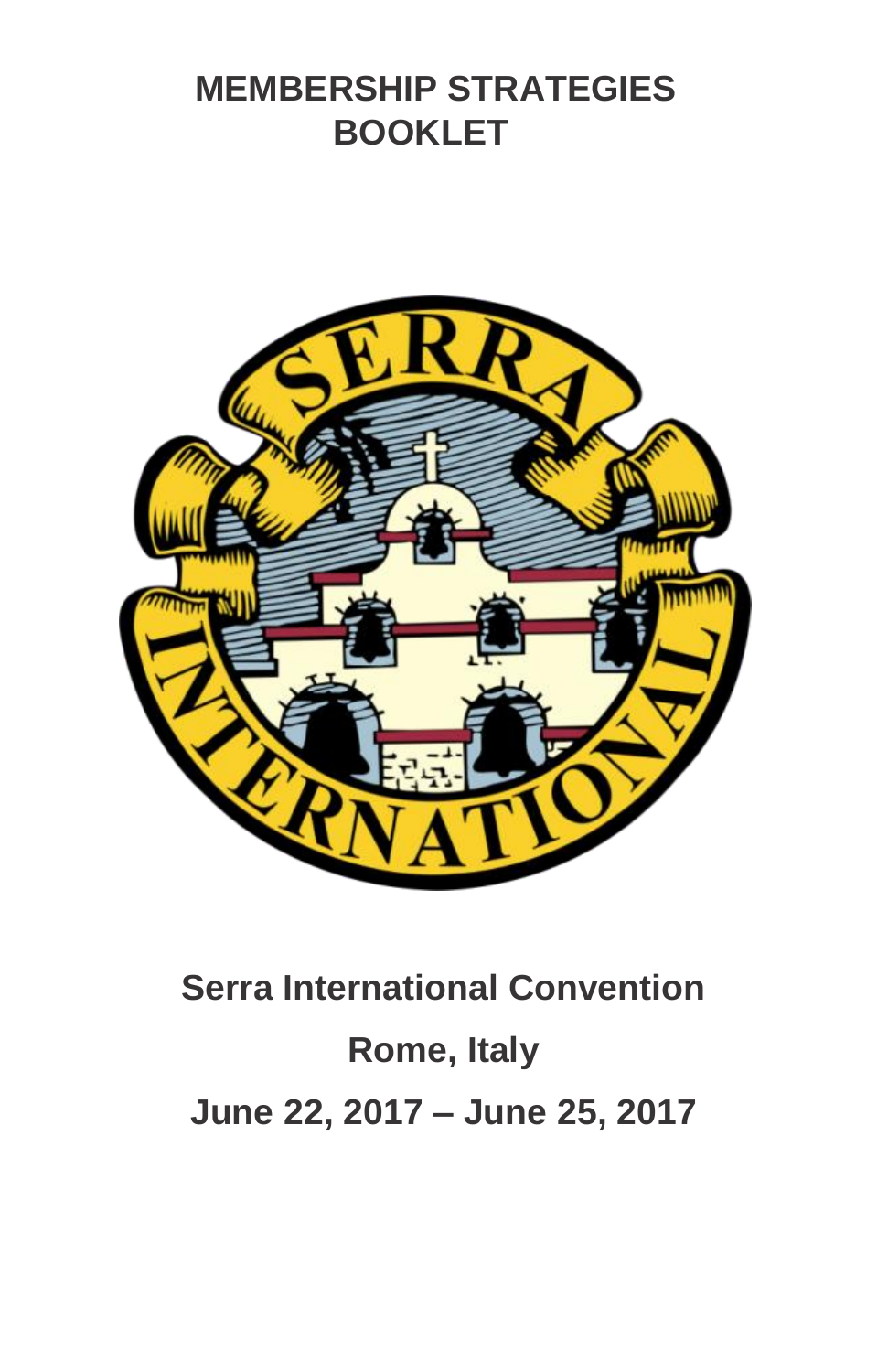### **Foreword**

**Dear Serrans,**

**This booklet was the dream of Dr. Ruben Gallegos, Serra International's VP for Membership. As VP for Membership his research led to some discouraging information about membership worldwide. In 2004 there were approximately 20,000 Serrans but in 2014 that number decreased to just over 12,000.**

**The question is why has membership declined worldwide? There are a variety of reasons for membership decline in every club but that is not for us to determine. Nor is it the purpose of this booklet. AsSt. Junipero Serra said, "Always go forward, never turn back".**

**God willing the strategies provided in this booklet, provided by Serra Clubs, will assist clubs in adopting a membership strategy and therefore promoting a plan to increase membership.**

**St. Junipero Serra was canonized by Pope Francis on September 23, 2015. This is an opportunity for all Serra Club members to spread the word about Serra and the mission of vocations.** 

**May God continue to bless all Serrans worldwide and may He provide more religious vocations for our CatholicChurch.**

**We pray that the information in this booklet will help all clubs increase membership.**

**Mary, Mother of Vocations, Pray for Us. St. Junipero Serra, Pray for Us.**

**Sincerely,**

**Jesse Gallegos President, Serra Club of Harlingen**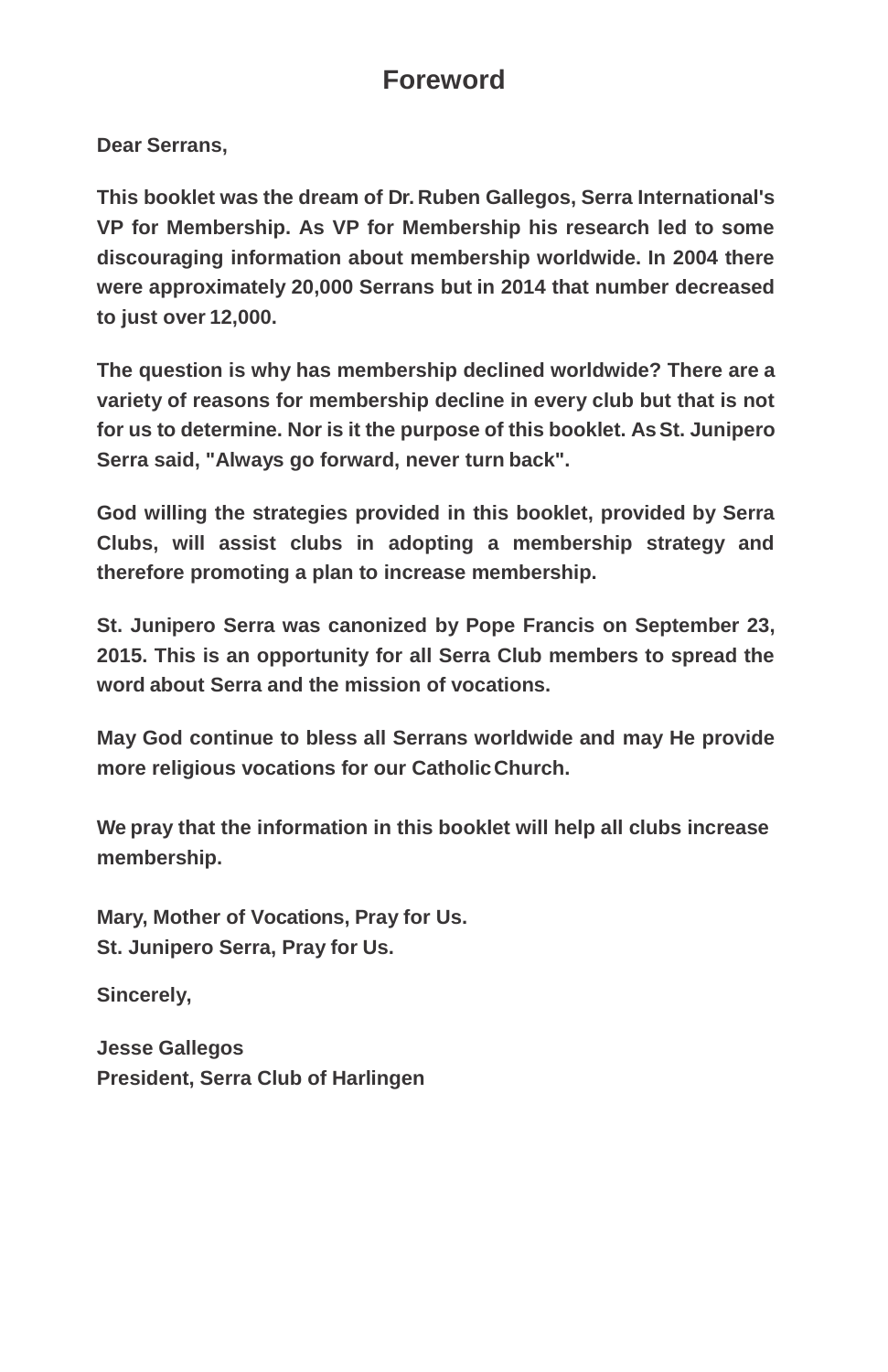

### **Dante Vannini, President Serra International**

**Dante Vannini was born in Siena, Italy. He and his wife, Niccoletta, have two daughters and three grandchildren. He holds a degree in Mechanical Engineering from the Technical Institute of Siena and a Masters in Logistics from Eindhoven University, the Netherlands, He has worked as factory manager for Philips in New Delhi, India, a factory manager for Whirlpool in Alexandria, Egypt, Director of Logistics for Whirlpool Europe, and President of Electichal Company. He joined Serra in 1994. During his 22 years in Serra, he has been President of the Serra Club of Siena, Trustee of the Serra Council for Italy, and Trustee of the Junipero Serra Italy Foundation.**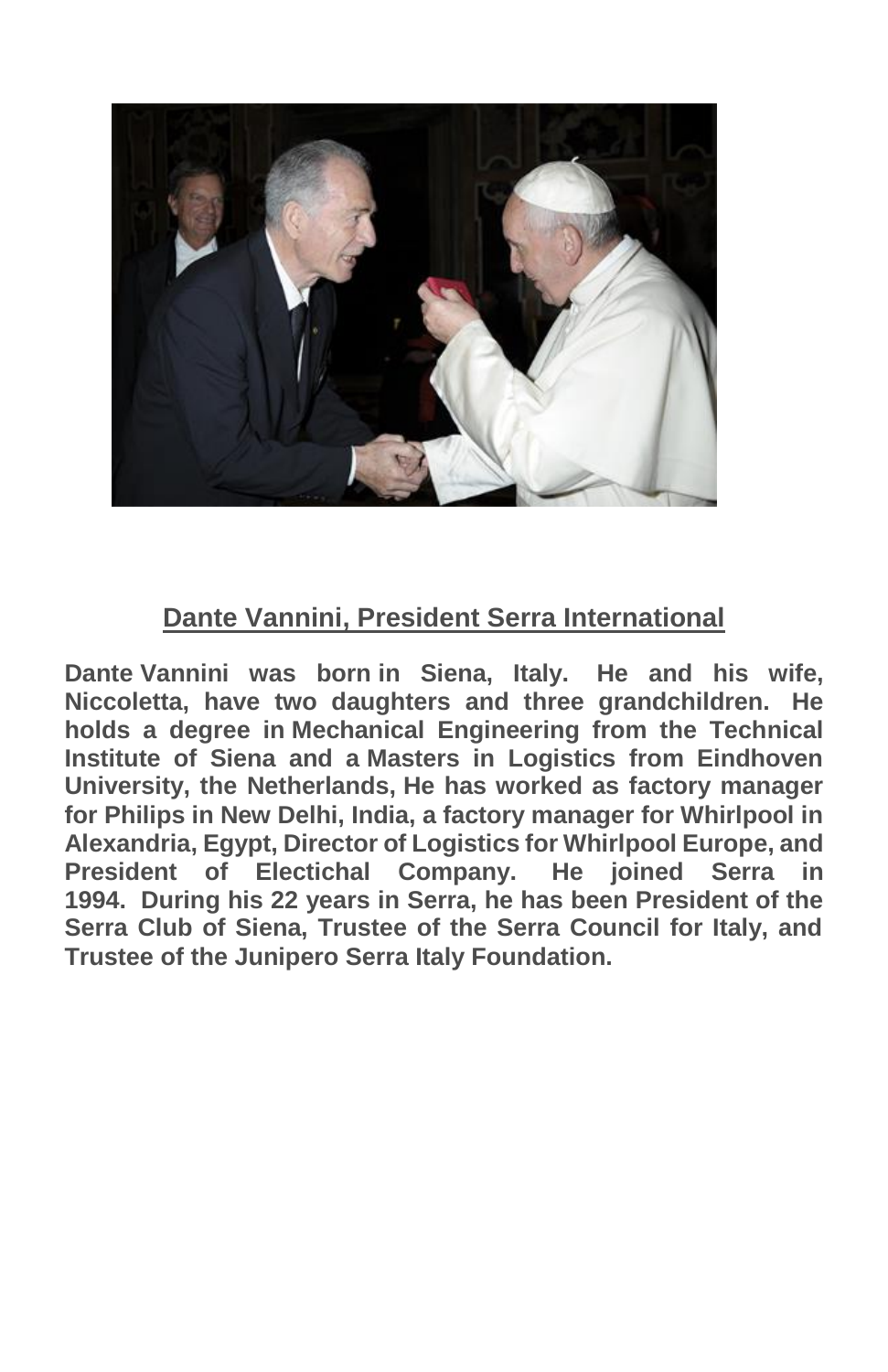

### **Ruben Gallegos, Ph.D., SI Vice President for Membership**

**At an early age, Dr. Ruben Gallegos worked in the agricultural fields of Texas, California, and Colorado. For many years, he served as altar boy in the Catholic Church. He joined Serra in 1993 and served as Club President, District Governor, Regional Director, Board Member of Serra's National Council for the United States and Serra International. For 15 years, he was a member of the Serra Club of Brownsville as VP for Membership and President. For the last 9 years, he has been the treasurer for the Serra Club of Harlingen. He also served four years on the National Review Board with the United States Conference of Catholic Bishops.** 

**Dr. Gallegos worked as teacher, assistant principal, principal, and assistant superintendent in Brownsville, Texas. Also he worked as assistant superintendent in Dallas and Superintendent in Edinburg. In 1970 he graduated with Ph.D. from East Texas State University. He worked 33 years in the field of education with the last nine years as university professor.** 

**In 2001, Brownsville named a school the Dr. Ruben Gallegos Elementary School for his contributions in the field of education for children in migrant, bilingual, and multicultural educational programs. Since 1988 Dr. Gallegos has served as the CEO of an educational agency.**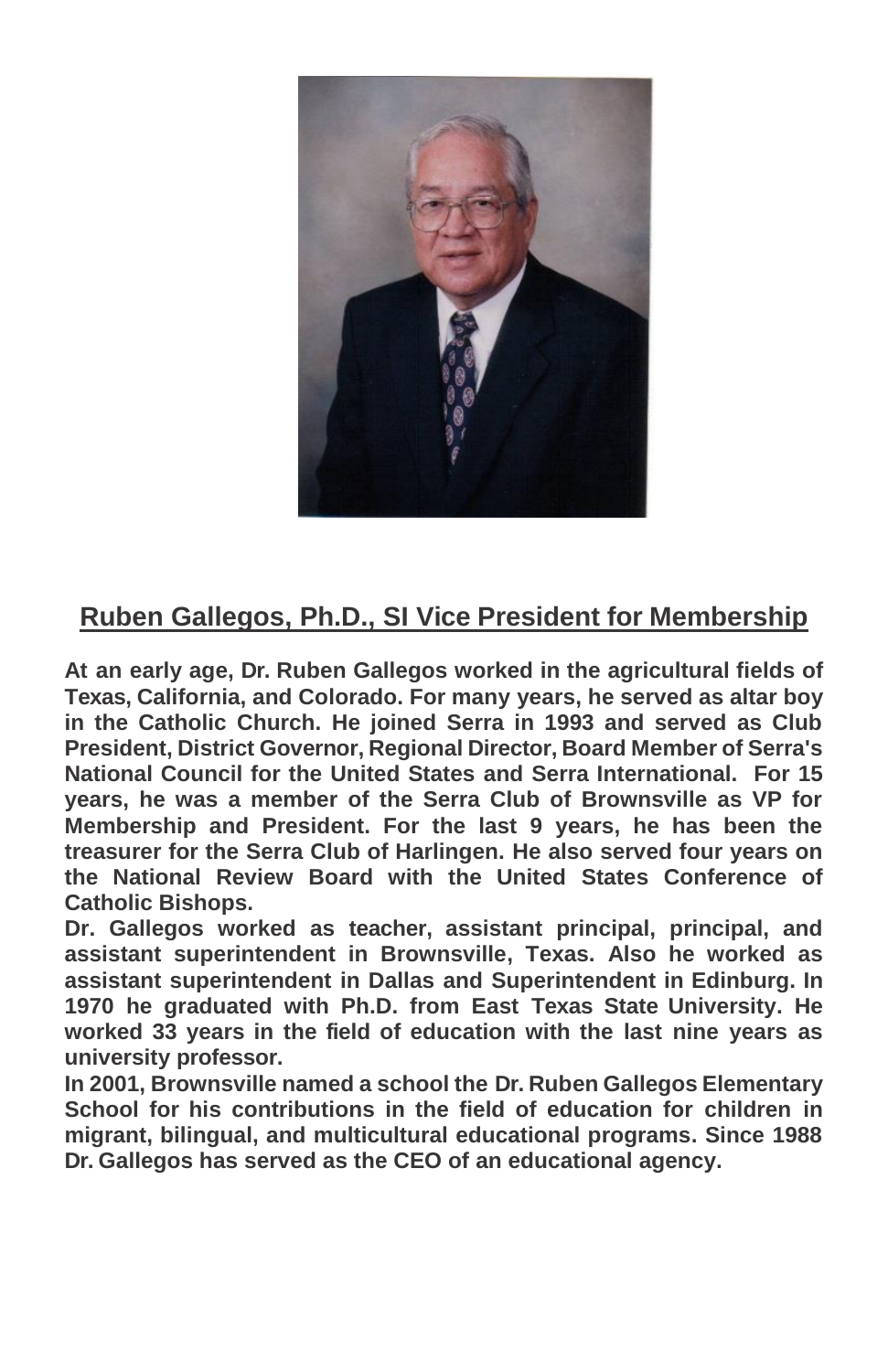

#### **Jesse Gallegos, President of the Serra Club of Harlingen**

**Jesse Gallegos has been a Serra Club of Harlingen Member since 1999. Jesse has held the position of President many years and continues to lead and support the efforts of Serra International, the Serra Council of the United States (USAC) and District 126. Jesse has also held the office of District Governor, VP for Vocations and VP for Membership. Jesse is a retired public school teacher, assistant principal and principal after serving 32 years in public education.**



#### **Dolores Gomez, Past District Governor, District 126**

**Dolores Gomez has been a Serra Club member for many years in the Serra Club of Rio Grande City. She has served in every officer capacity including President and VP for Membership. She has also held the District 126 District Governor for four separate terms. Her leadership has provided many opportunities for District 126 to grow including meeting the 15% membership increase as challenged by Serra International and hosted the visit of SI President, Dan Grady to District 126.**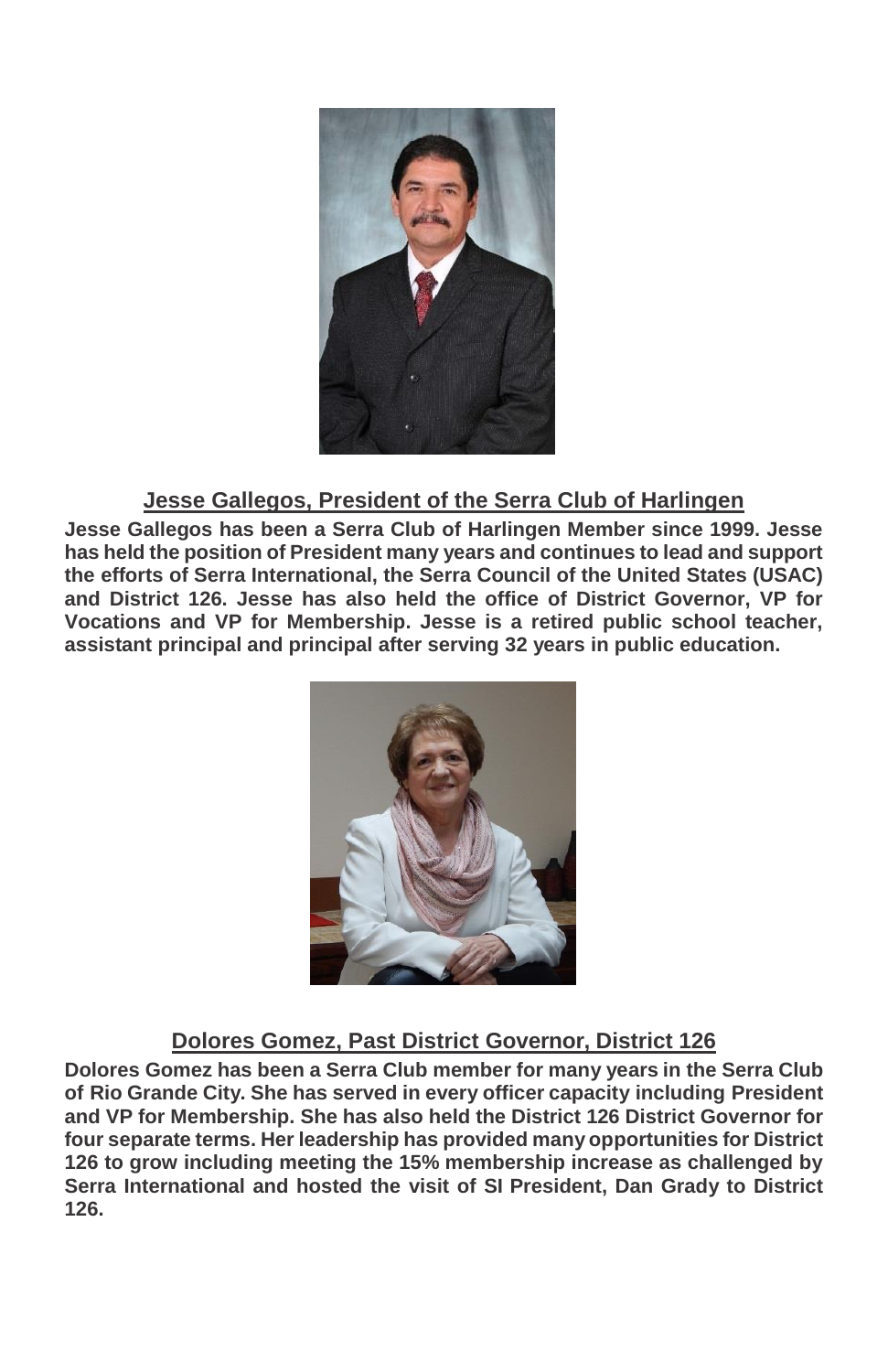### **Serra International Councils 2016 – 2017**

**COUNCIL OF AUSTRALIA (SCANZSPAC) VP for Membership: To be appointed**

**COUNCIL OF BRAZIL VP for Membership: Edgar Ribeiro**

**COUNCIL OF CANADA VP for Membership: Regional VP's**

**COUNCIL OF GREAT BRITAIN VP for Membership: Alan Warren**

**COUNCIL OF ITALY VP for Membership: Giulino Faralli**

**COUNCIL OF MEXICO VP for Membership: Maria de los Angeles Fuentes Carbajal**

**COUNCIL OF THE PHILIPPINES VP for Membership: Lino Macatol**

**COUNCIL OF THAILAND VP for Membership: Somphot Somboon**

**COUNCIL OF THE UNITED STATES VP for Membership: Nancy Gibson**

**COUNCIL OF SOUTH AMERICA VP for Membership: Herenia Colonel de Cardoza**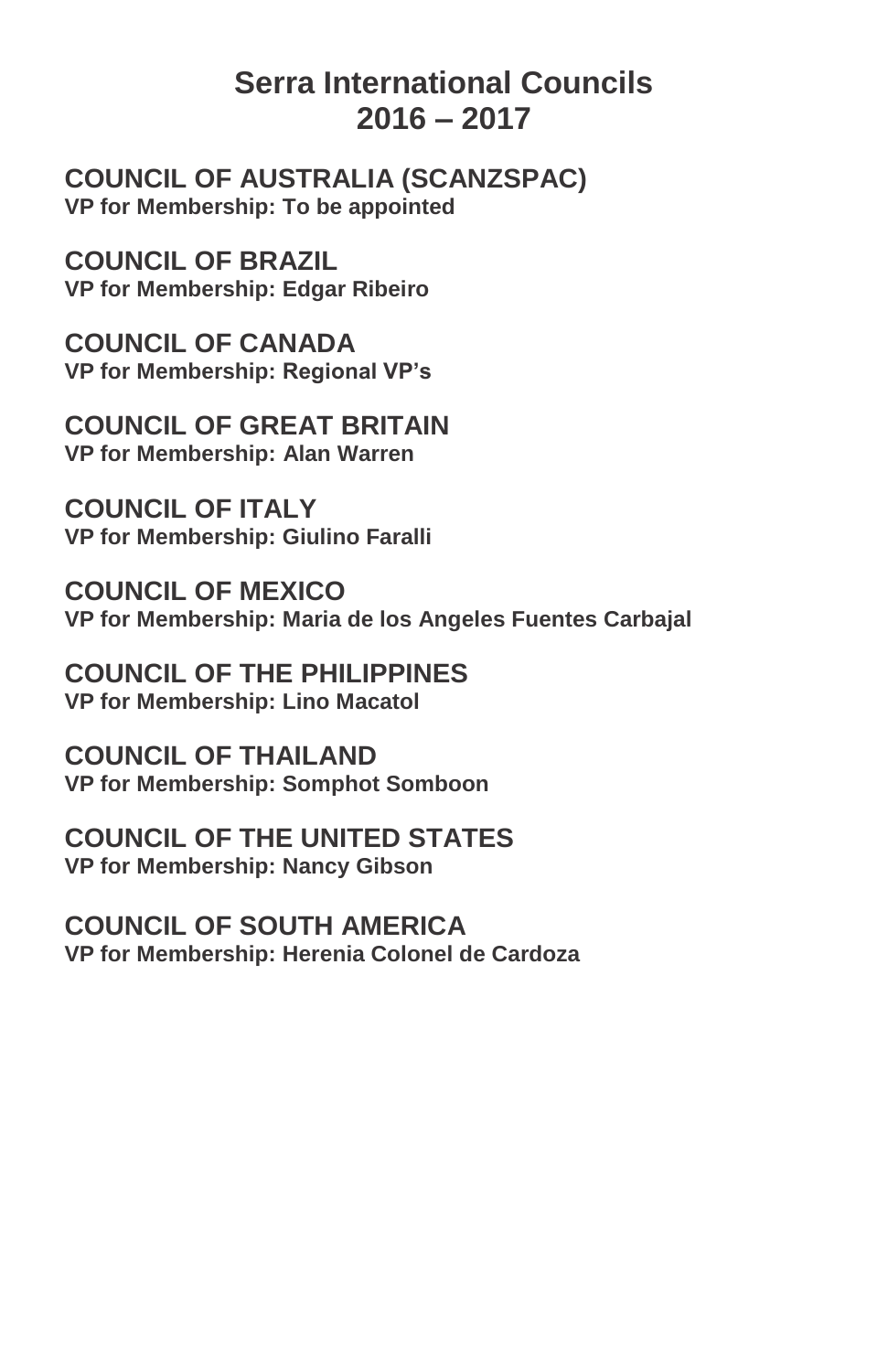### **Victoria, Texas U.S.A Council**



**Factors That Contribute to Our Club's Growing Membership JOHN McQUILLEN, DISTRICT GOVERNOR, DISTRICT 125**

**The Serra Club of Victoria, Texas has over 90 members. There are many factors that contribute to such a large membership. Below, in no particular order, is a list of some of the more important factors that have contributed to our success.**

**BISHOP INVOLVEMENT - First, and possibly foremost, is that our Bishop is very supportive of our Club. Our Bishop attends all of our social functions, and even speaks at our regular meetings once or twice per year.**

**CHAPLAIN - Our Chaplain is also very involved in our Club. Our Chaplain is the Vocations Director for our Diocese. This allows us to stay very connected to our seminarians, and stay up-to-date on their progress and whereabouts.**

**MASS AT MEETINGS - Our club meets at noon on the first and third Fridays of the month. Our meetings last only one hour, but we accomplish a lot in that hour. First, and foremost, we celebrate Mass. Immediately after Mass; we go through a buffet line. Once everyone is settled, we begin our program. The program is usually a speaker. We usually have 50 to 65 members at the meetings and, in my opinion, a big reason is that we have Mass.**

**SOCIAL EVENTS - we have several social events throughout the year (sisters' cookout, priests' cookout, seminarians' cookout before returning to seminary, dinner honoring deacons in the Diocese,**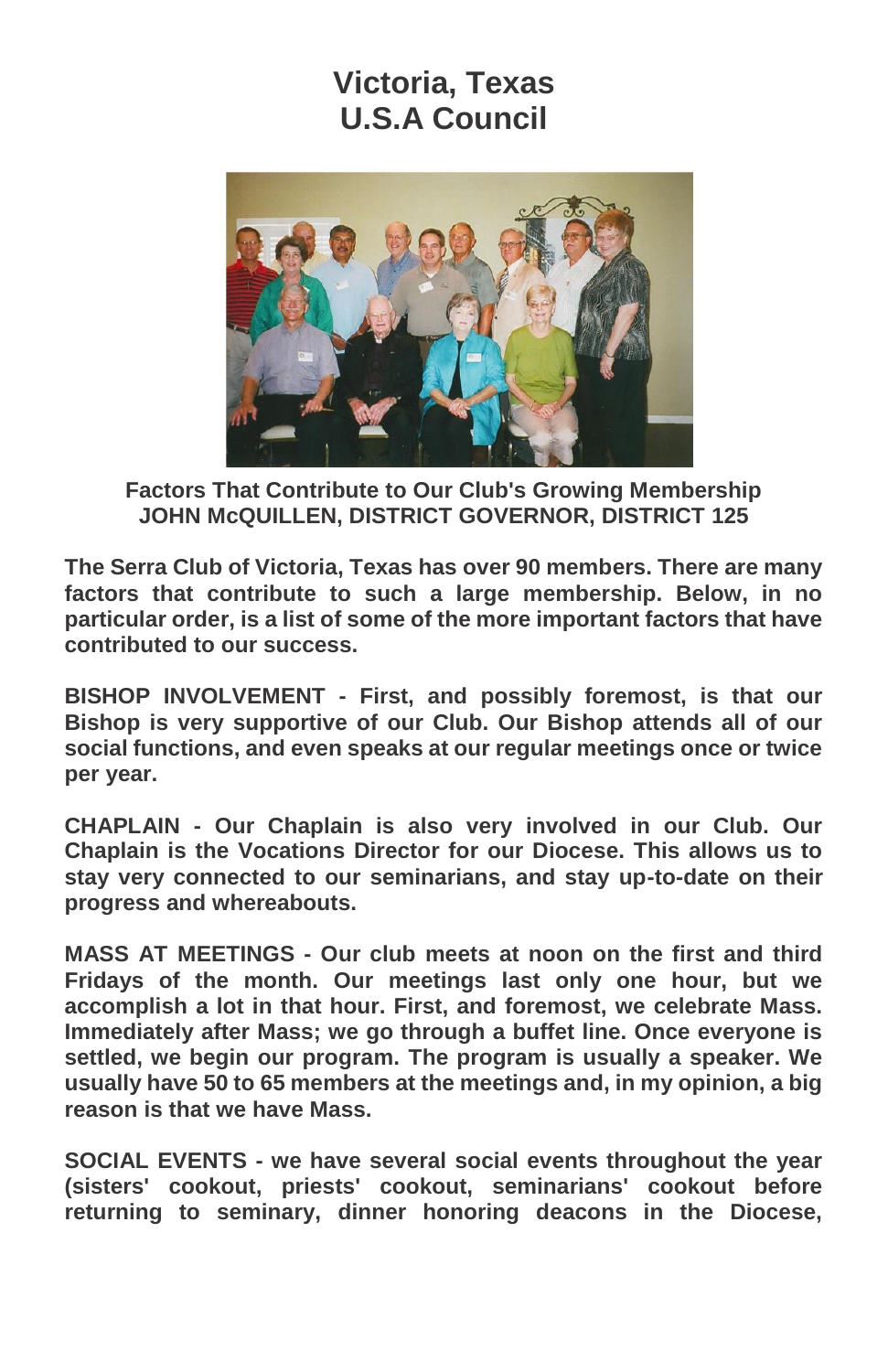**Christmas dinner for seminarians and religious in formation). Our Bishop attends all these events. In addition, many members who cannot make the regular meetings look forward to these social events in the evenings or weekends.**

**ACTIVE VP OF MEMBERSHIP - we currently have a VP of Membership who knows a lot of people, and has an outgoing personality. She is not afraid to ask someone to join. As a result of her energy, our membership has grown since she took office. Her predecessor knew a lot of people, but did not make new members. As a result, we did not grow during his term.**

**RURAL COMMUNITY - unlike a big city, and to some extent the Valley, it is relatively easy for most of our members to attend our regular meetings (even the members who work). Since Victoria is a relatively small city, most members can get to the meeting location in 10-15 minutes, or less. I believe this is a big advantage for our Club, and one that clubs in cities have difficulty overcoming.**

**LARGE CATHOLIC COMMUNITY - we are very blessed that Victoria has a large Catholic population. There are 5 Catholic churches in Victoria, and our club has members from each of the parishes. As mentioned above, it is easy for us to attract members from all parishes because our City is not real large, and members can come from anywhere in the city to attend our meetings.**

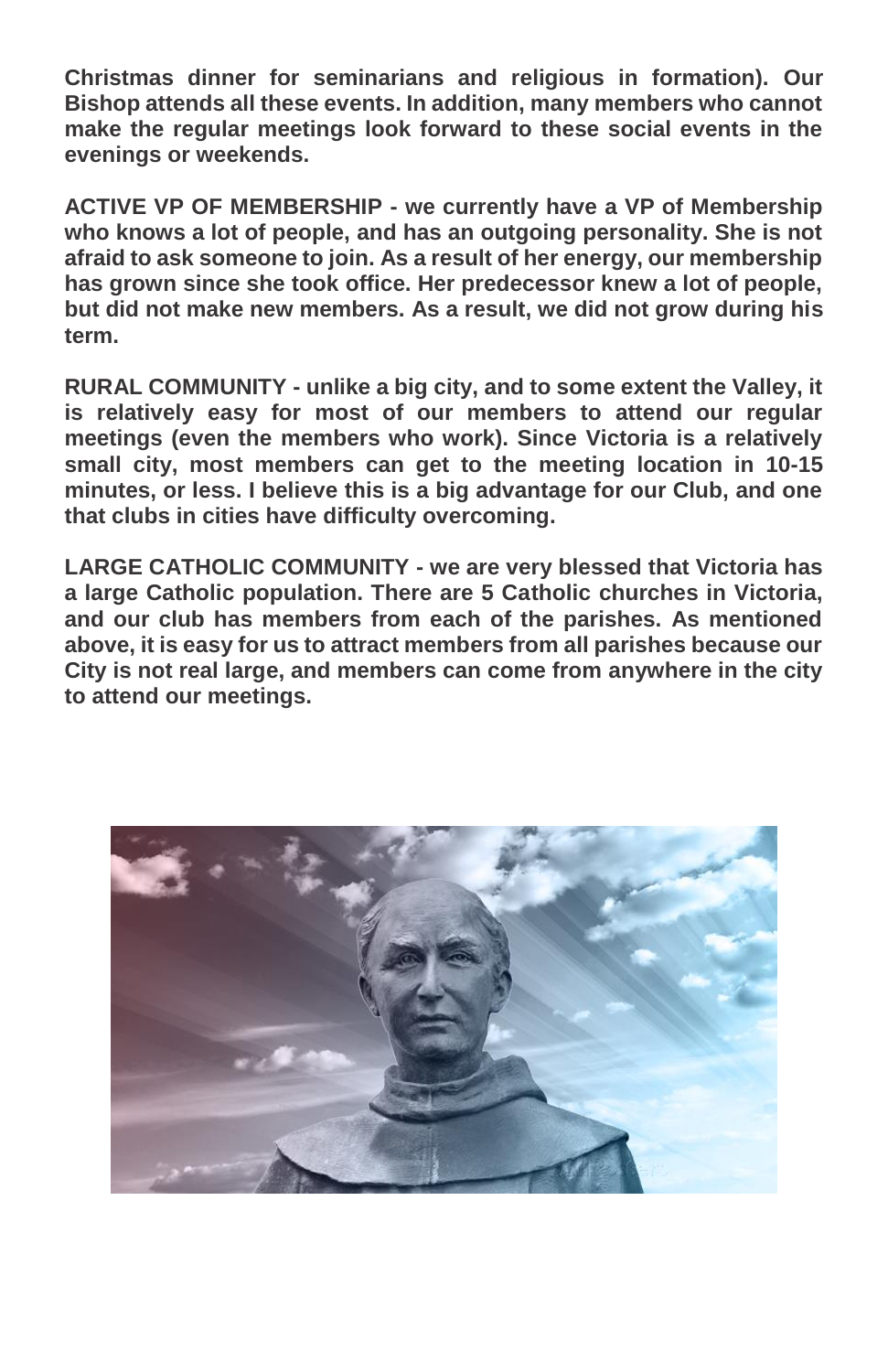### **Franklin, TN USA Council**

**Bishop involvement: we hold 2 major events one in may: seminarian education benefit dinner & auction in which we have over 600 in attendance to a sit down dinner, open bar (donated) at \$85 per person. This is an opportunity to meet the seminarians that are home for summer break. This event going into its 8th year had started out by us giving the bishop a check for \$ 6,000 to last yr a check for \$190,000. The bishop of course is present & he introduces each of the seminarians for which we now have 26 in formation.**

**The other event is our VIP dinner (vocations in progress) which is held in late Dec. & we honor the seminarians as well as the Dominican postulants of St. Cecilia. There is a small competition about whether the bishop has more seminarians or the vocation director has more sisters. (the sisters usually win). This is a buffet style dinner which is catered for about \$25 & includes an open bar. Normally get 250 folks to attend & this is a joint endeavor with the Serra club of Nashville. The event starts with mass. A word from the bishop & then the celebration.**

**These events bring the Serrans (new & old) to see the results of prayer. At all meetings we have available cards to be sent to various seminarians in which a personal note of encouragement is mailed. We periodically will send boxes of goodies at various holidays to the seminarians.**

**Member involvement & meeting flow: the successes are having the major meeting on the first Thursday of the month, which begins with a social half hour from 6 p- 6:30 p. Wine & soft drinks etc. are available & a modest donation is suggested. The meeting is called to order at 6:30 p & is opened with the Serran prayer. The chaplain say's grace & we have a buffet service which people have brought various food dishes.**

**We normally have a speaker usually a newly ordained priest to tell about his background & god's calling. The priests & invited speaker are asked to start the food service.**

**After everyone has eaten, we discuss the various committee reports, which are followed by the evening speaker. Questions are asked & discussed. the meeting is concluded with a prayer by the chaplain & the Serran prayer.**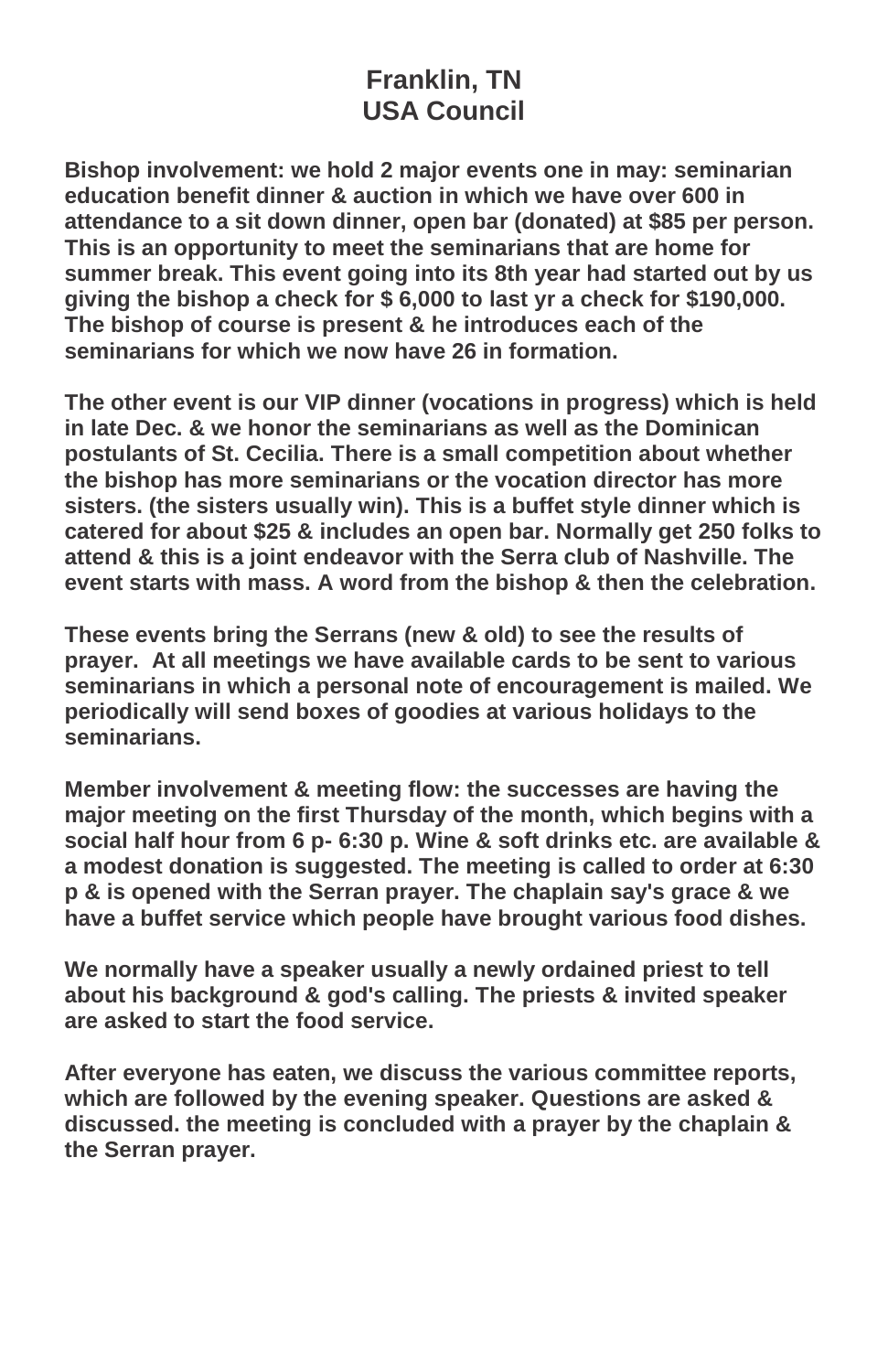**The success I feel is that Serrans that attend daily mass are asked to keep an eye out for & ask new folks they see about joining Serra. They are asked to attend a meeting to see what Serra is all about. The social half hour gets them to meet members.**

**Our dues are reasonable \$28 for a member & \$14 per spouse per quarter.**

**Chaplain & pastors involvement: our chaplain has been at almost every meeting during the past 10 yrs & we normally have the pastor of where our meeting is held present.**

**New ideas & developments: we are asking the pastors & associate pastors what they would like to see of Serra. quite a few have suggested getting the youth ministers involved by having their members join a meeting when there is a speaker that might appeal to their audience. We will start this.**

**Ideas: checking on those members that might need a ride to a meeting or event & offering that.**

**After the death of a member extend an invitation to members of the family to come & experience what the deceased enjoyed about Serra.**

**Getting involved with the Knights of Columbus & inviting their vocation person to be a speaker.**

**Having Serran prayer printed & put both front & back inside cover of "gathering" book which is in each pew. On appropriate occasions, the priest will ask the congregation to open the book & all read the prayers together at mass.**

**Church bulletins contains & invites people that will take the vocation cup home for the week & pray for vocations. Quite a few parish bulletins list new people that have joined that parish the following month. Personally contact them about Serra & welcome them.**

**Looking out for companies that have relocated from an area of the country more predominantly catholic. Contact churches about new relocated members.**

**Have a booth/place/table at church ministry fares & distribute literature/answer questions.**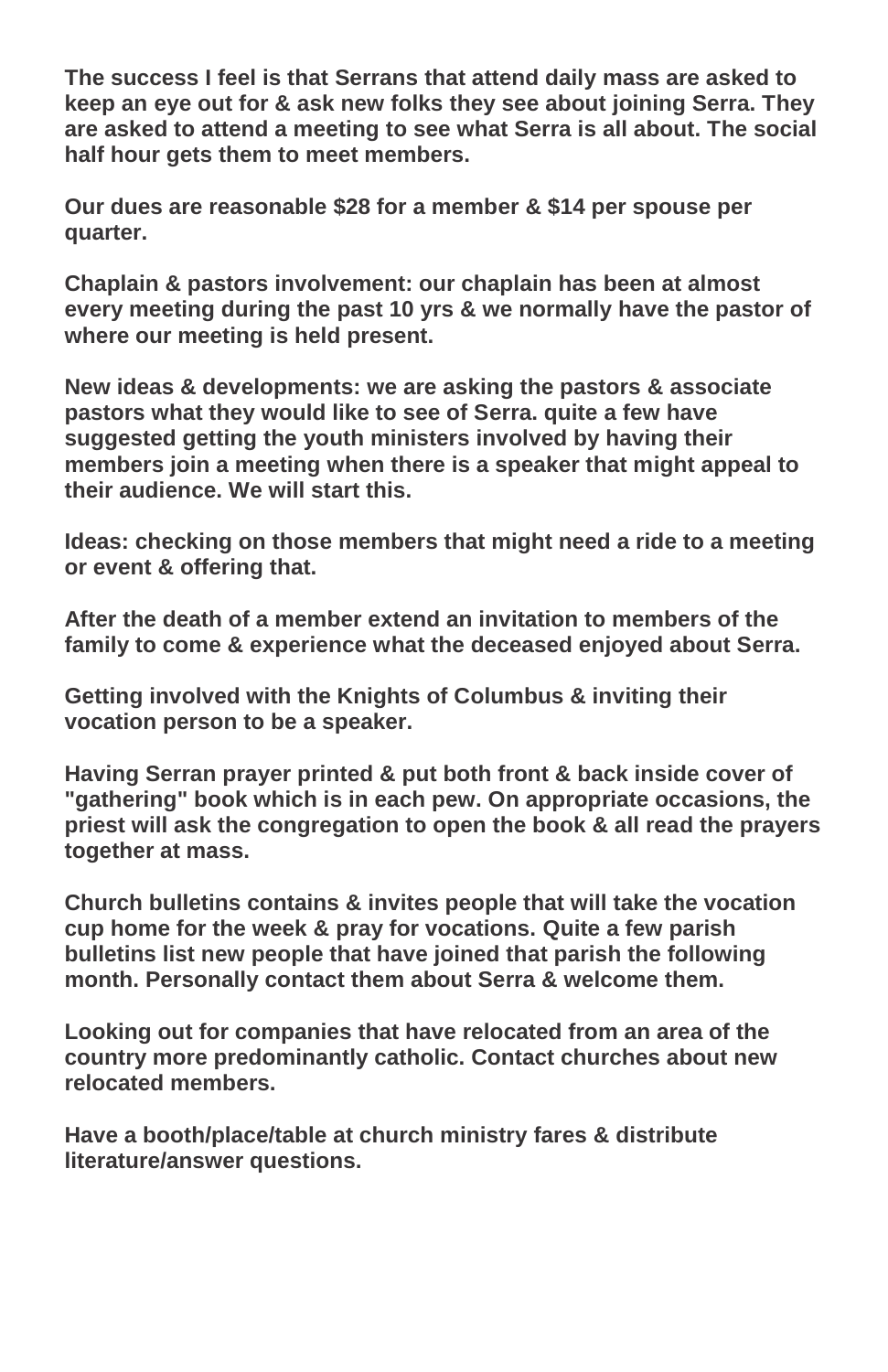### **COUNCIL OF AUSTRALIA (SCANZPAC)**

#### **Melbourne**

Contact four parishes known to current members and ask for an advertisement for Serra to be put in the parish bulletins. Ask the parish priest if we may sit outside mass on Sunday to talk to parishioners about Serra and invite interested parties to a meeting. We invite friends and parishioners to attend our changeover night and Christmas function, and other meetings.

#### **Canberra**

Canberra: Goulborn Archdiocese covers 88,000 square kilometers with 57 parishes divided into Deaneries. Concentrating on the Coastal Deanery at this stage sixteen Canberra Serrans will shortly undertake an overnight country pilgrimage to Batemans Bay Parish at the northern end of the Coastal Deanery for Adoration; Dinner meeting with Priests; Mass and meeting with local parishioners. We hope to establish a core of "Friends of Serra" through a 31 Club. We propose to repeat this exercise to the Bega and Pambula Parishes at the southern end of the Coastal Deanery.

#### **Sydney North Shore**

Our membership strategy is to create awareness of Serra by monthly distribution to Diocesan Parishes of a notice of Serra meeting which focuses on Mass and the spiritual content of meeting. To establish close working relationships with the new Bishop who has announced his priori-ties are vocations and youth and to maintain our good standing with parish priests. This evening we have our monthly meeting which will be a "Serra information evening" which is directed at new membership. Weather permitting expect 15 prospective new members to attend.

#### **Sale**

We have been actively attempting to increase our membership to our club. Unfortunately, we have not had the support we anticipated from the pulpit. Our approach has been one of a face to face invitation to our Parishioners, to attend our monthly mass and dinner meetings, which we will continue to do. We have a new parish priest this coming wee, we pray that he will support us in our endeavour to increase our membership. We have had talks with our new Bishop and he has indicated that he will support us in our membership drive.

#### **Oakleigh Deanery**

We introduce Club 31 in our parishes. We invite friends and parishioners to attend our meetings especially our changeover night. We approach people on a personal level asking them to join Serra. We also invite people to our annual retreat. We are planning to put information re Serra unto all the Church bulletins and invite people to join us.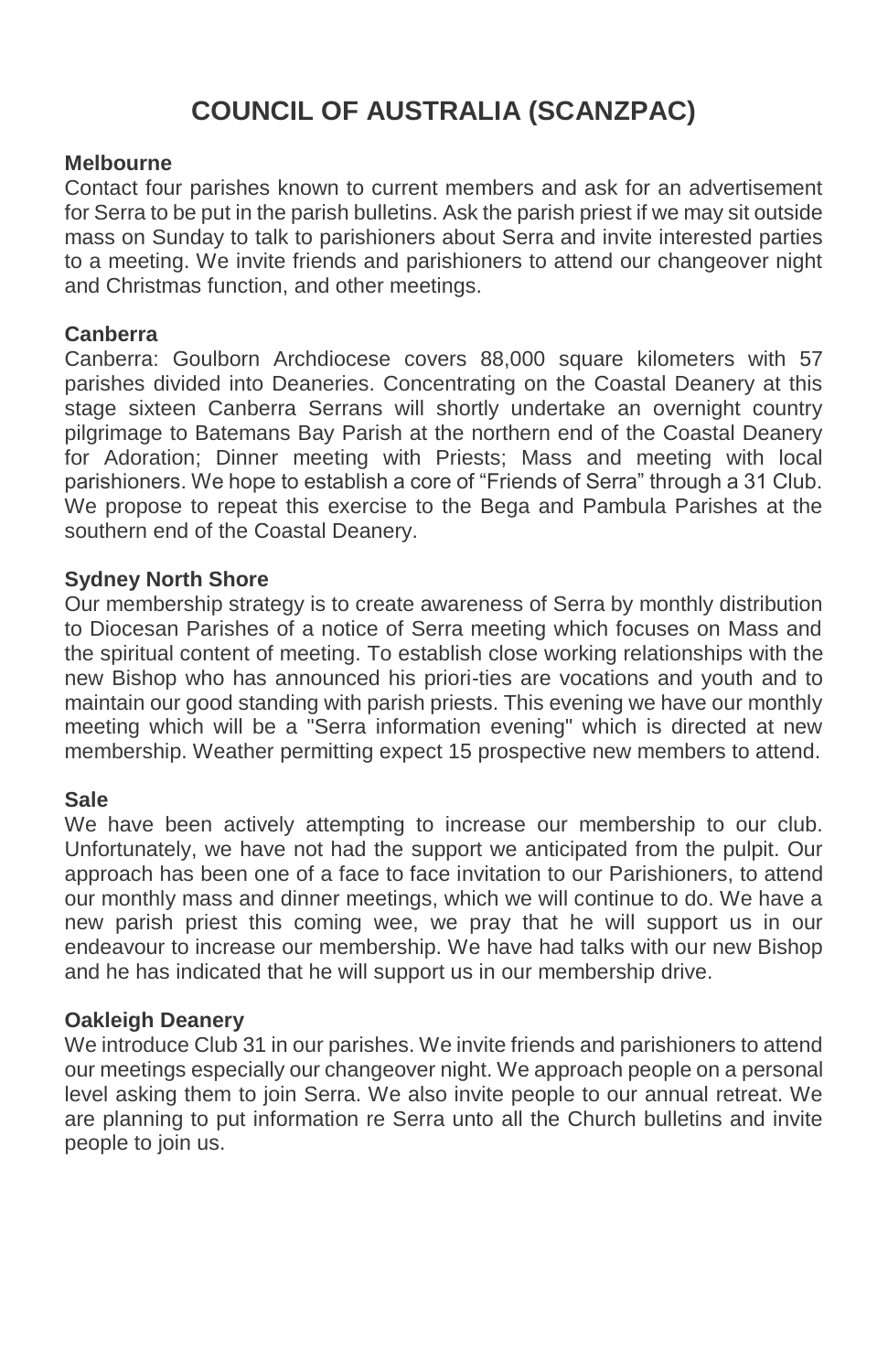### **COUNCIL OF CANADA**

#### **Montreal**

- 1. Speaking to family members, relatives, etc.
- 2. Speaking to different ethnic groups and churches
- 3. In church functions and conferences

#### **Downtown Toronto**

- Personal invitation (networking, word of mouth);
- Posting notices in parish bulletins;
- Speaking after weekend Masses at various parishes;
- Seeking opportunities at Vocation Fairs to speak about Serra;
- Trying to keep prices down by offering free lunch to possible new members to attend our lunch-time meeting.

#### **Halton Region**

Info-breakfasts:

We coordinate a plan that ensures Serra is seen and heard by as many parishioners as possible, all leading up to an information breakfast held at a central parish on a date convenient for everyone to attend. The plan includes 1. asking priests at various parishes to allow us to speak after Mass (have flyers, banners, sign-up sheets and other materials to promote what we do, direct everyone to our website, and invite everyone to discover Serra today!); 2. place inserts in every church bulletin describing Serra and inviting everyone to a Mass and free 'info-breakfast' held on a Saturday morning;

3. encourage priests to suggest couples and individuals who they feel would benefit from joining Serra;

4. encourage members to attend and bring a friend, acquaintance or family member to discover more about Serra\*.

5. Invite guests in attendance to join that day or at least sign up to be notified of future club meetings and events.

The simple but tasty breakfast is prepared by members and the presentation can be a powerpoint outlining the history of Serra, Pope Francis' call to vocations, and the activities of your club. \*Members are also encouraged to invite guests to club meetings throughout the year.

#### Vocations Tour:

Our club has worked with the Diocesan Vocations Director and high school Chaplains to coordinate a Vocations Tour throughout the 9 Catholic high schools in our region. We gather 10-12 priests, sisters, brothers, seminarians and/or deacons to visit each school for a day, attending a Mass focused on God's calling to vocations and then, in pairs accompanied by a Serran, visiting classrooms and sharing their vocation story and answering students' questions. Students, teachers and admin staff hear about Serra and we make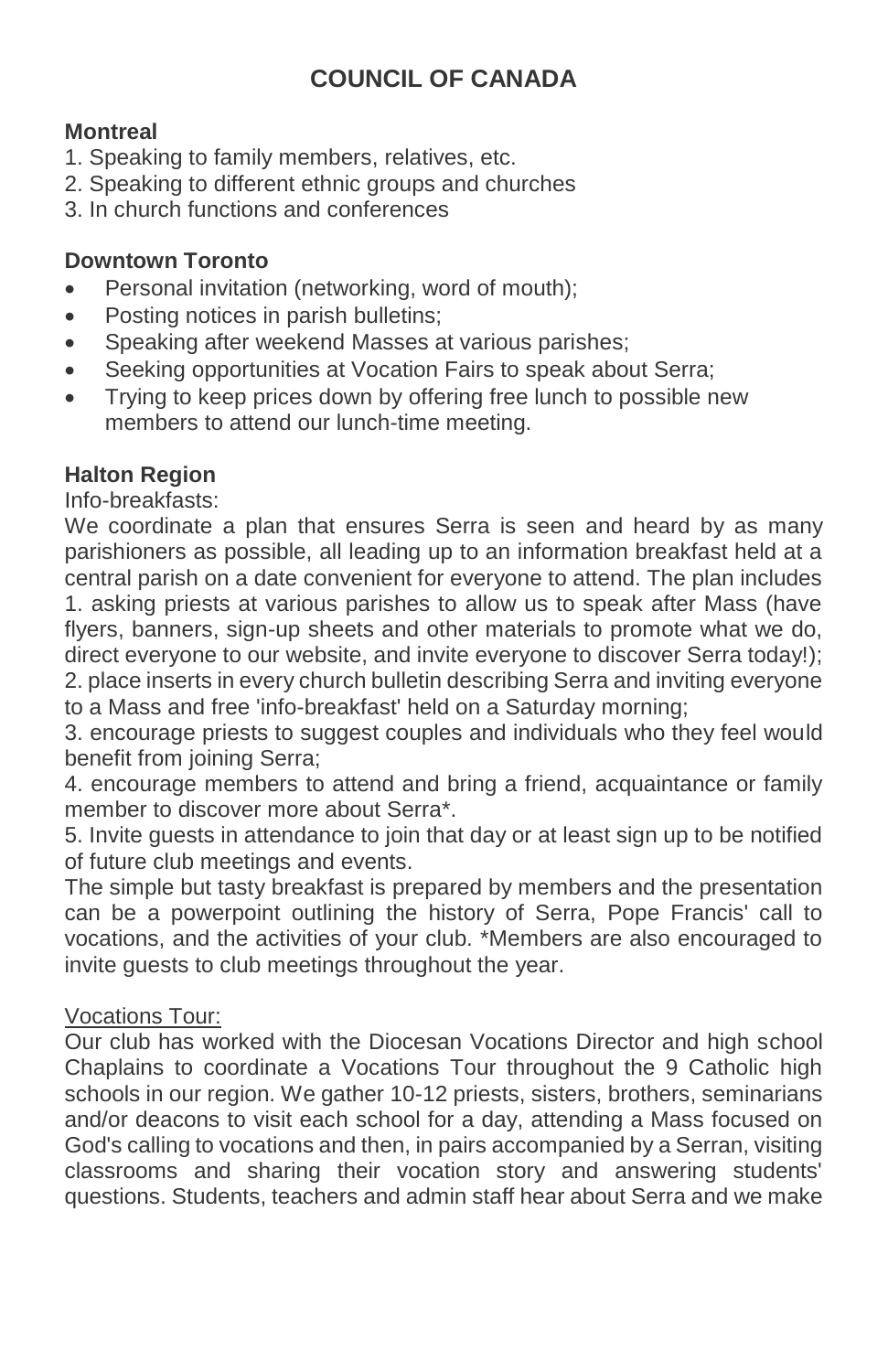sure to invite the all to attend one of our club meetings or the info-breakfast described above.

#### Altar Servers Awards:

We ensure that every parent of Altar Servers being recognized at the annual award is informed about Serra and encouraged to attend a club meeting or info-breakfast.

#### Vocation Fairs:

Not all parishes have them, but we are making a concerted effort to have a Vocations Fair at every Serran's parish so as to build the awareness and need for Serrans in every community.

#### Golf For Vocations:

An annual Golf For Vocations event invites all priests, sisters, seminarians and deacons to join us as our guests for a fun afternoon of golf followed by a dinner. The event is open to Serrans and laity. It has proven to be a great way to build friendships and membership!

### **COUNCIL OF GREAT BRITAIN**

#### **Manchester, England**

1. Members personally invite people to come along to our meetings.

2. Publicity. We have a printed "Flyer" with information about Serra and its aims etc. We visit parishes to arrange devotional activities such as Holy Hours and to lead the Stations of the Cross for Vocations. When we can, we invite a good speaker to our meeting and invite others to come along and listen.

3. Once a month join the Diocesan Director in a mass for Vocations to which all are welcome and afterward, over tea and biscuits, we do some "networking".

#### **South Herts, London, England**

1. Verbally ask parishioners and friends

2. Advertise

3. Parish priest talk about it at the end of the Mass

4. Invite a particularly interesting speaker and send an open invitation to all local parishes and local Catholic organizations.

Parish priest talk about it at the end of Mass

#### **S. LANCASHIRE**

Invitation card, spend an Evening with Serra, and bring a friend.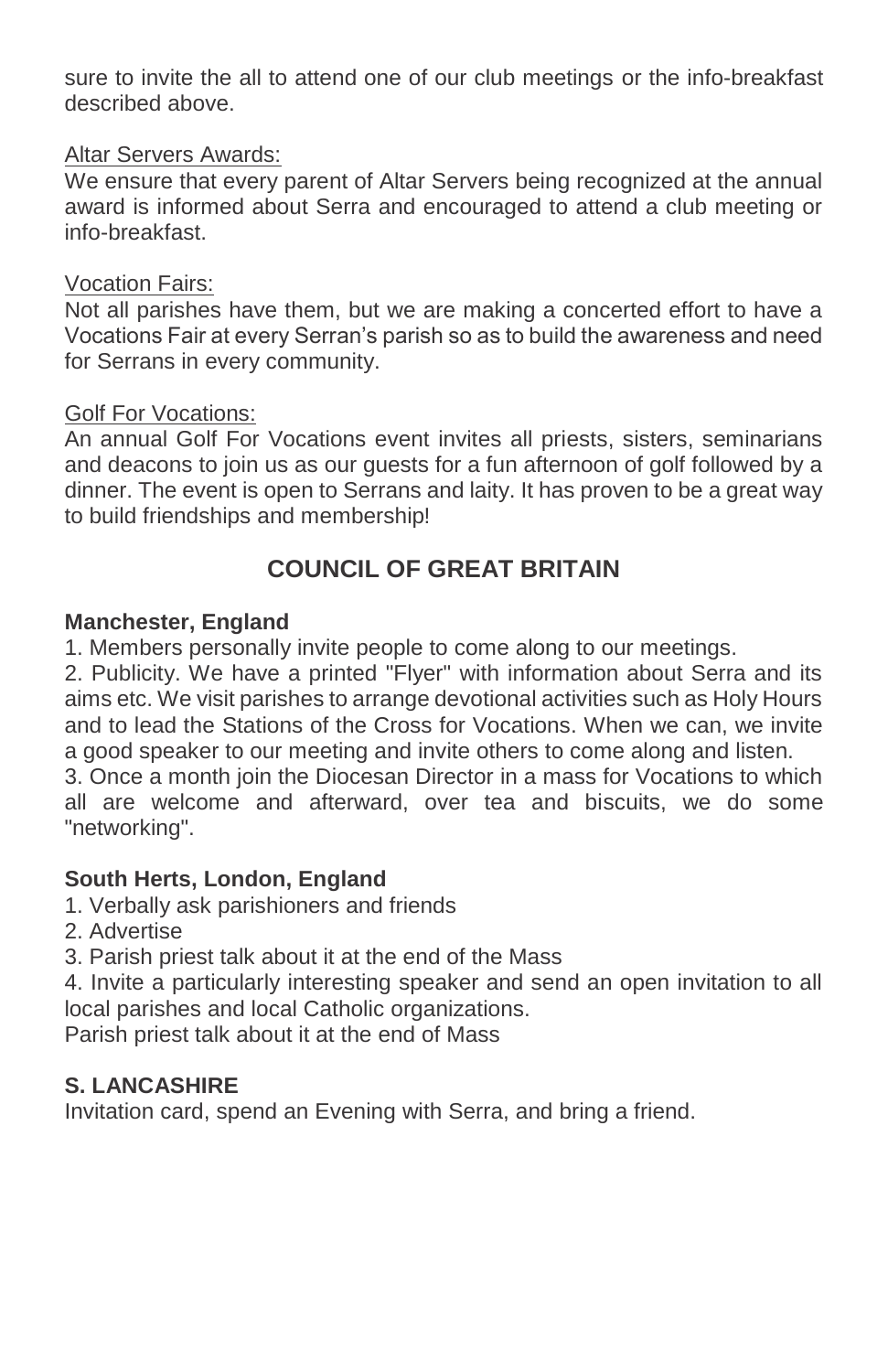### **COUNCIL OF MEXICO**

1. Invite partners five or more years younger than the average age of current members

2. Invite people who have been or are in other apostolates such temporary service clubs, directives parents, benefactors of the seminary or diocese, prayer groups, worshipers, etc

3. Invite married couples with the support of family pastoral directors

Membership Strategies in Spanish:

1. Sugerencias Para Incremento De Membresia Con El Apoyo De Pastoral Familiar Invitar Matrimonios.

2. Invitar Socios 5 O Mas Años Mas Jovenes Que El Promedio De Edad De Los Socios Actuales.

3. Invitar Personas Que Han Estado O Estan En Otros Apostolados De Tipo Temporal, Clubes De Servicio, Directivas De Padres De Familia, Bienhechores Del Seminario O De La Diocesis, Grupos De Oracion, Adoradores, Etc.

4. Invitar Papas De Seminaristas Y Monaguillos, Familiares De Sacerdotes Y Religiosas.

5. Invitar Personas Que Recomiende El Obispo, Capellan, Rector Del Seminario, Parrocos, Religiosas, Coordinador Diocesano De Pastoral Vocacional, Directores De Colegios Catolicos, Etc.

6. Tener Una Bolsa De Candidatos Permanentemente Actualizada Con Las Aportaciones De Todos Los Socios Actuales.

7. Antes De Ser Aceptados Como Socios, Invitar A Los Prospectos A Participar En Actividades Y Retiros Serra Para Que Vayan Conociendo El Trabajo A Realizar.

8. Antes De Ser Aceptados Como Socios, Proporcionarles Informacion Escrita Sobre La Necesidad Y Objetivos Del Apostolado Serra Que Aclare Sus Dudas Y Confirme Su Decision De Participar.

9. Difundir En Las Parroquias El Objetivo Del Trabajo Serra E Invitar Personas Que Se Quieran Unir Al Mismo.

10. En El Caso Extremo De Los Clubes Que Por La Avanzada Edad O Reduccion De Miembros No Es Posible Incorporar A Nuevos, Solicitar Al Obispo La Autorizacion Para Fundar Un Nuevo Club Aprovechando La Experiencia Y Disponibilidad De Los Socios Actuales.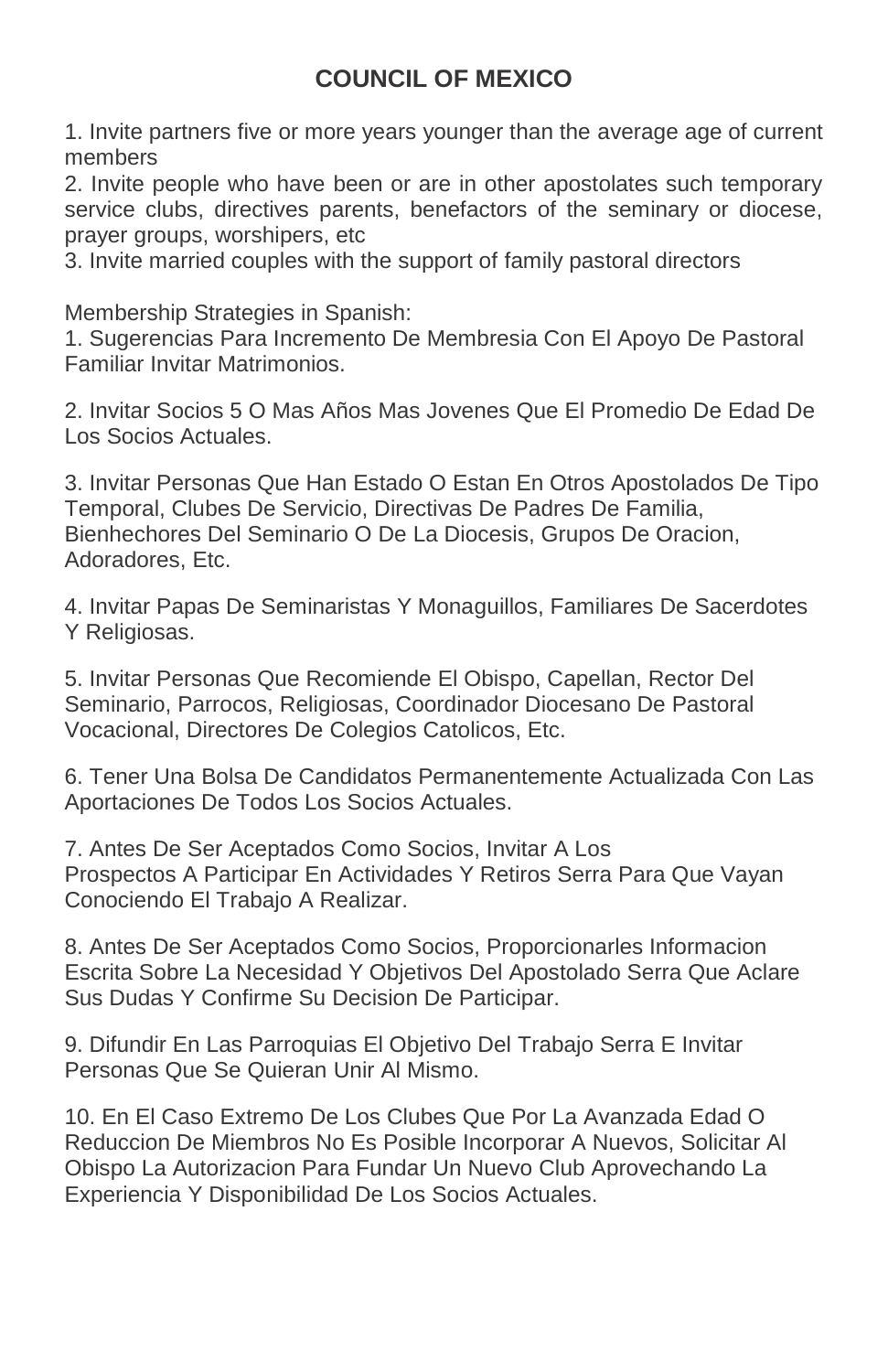### **USA COUNCIL**

#### **East Jefferson**

Attend Deanery meeting and ask pastors to give us a contact in their respective parishes. In addition, attend Ministry fairs at the parishes in the archdiocese. Just picked up 2 new members recently from this.

#### **Wisconsin Rapids**

We get members from those active in our Assumption Catholic Schools.

#### **South Bend**

Contact several pastors asking for three names of likely candidates who could assume leadership roles in future years. Then, call them referring to pastor who suggested their name and then invite them to a get together explaining Serra.

#### **Mankato**

1. Know your club's core values and how to speak to them.

#### **Kansas City, Missouri**

1. Once a Quarter the club has an evening Mass for Vocations (celebrated by the Vocation Director or one of the Newly Ordained Priests, a Social and a Dinner. Members are asked to bring a potential member. A short program after dinner where two or three Members tell the group why they joined Serra.

#### **Southeast Kansas City, MO**

1. The Club has a display in the 19 parishes it serves showing individual pictures of each of our seminarians, name, address etc. and information on how to contact them.

#### **Johnson County, KS**

Bi-monthly Vocation Mass at parishes w/o or with few Serrans. Reception after Mass for parishioners. Hand out flyers & have short presentation on Serra.

#### **Kansas City, KS**

Invite 5 prospective members to each bi-weekly meeting.

#### **Atchison, KS.**

Fall recruitment drive.

#### **Topeka, KS.**

Club has few members & not recruiting. DG is planning with one of the pastors for a wine & cheese function to recruit new members. **West Omaha**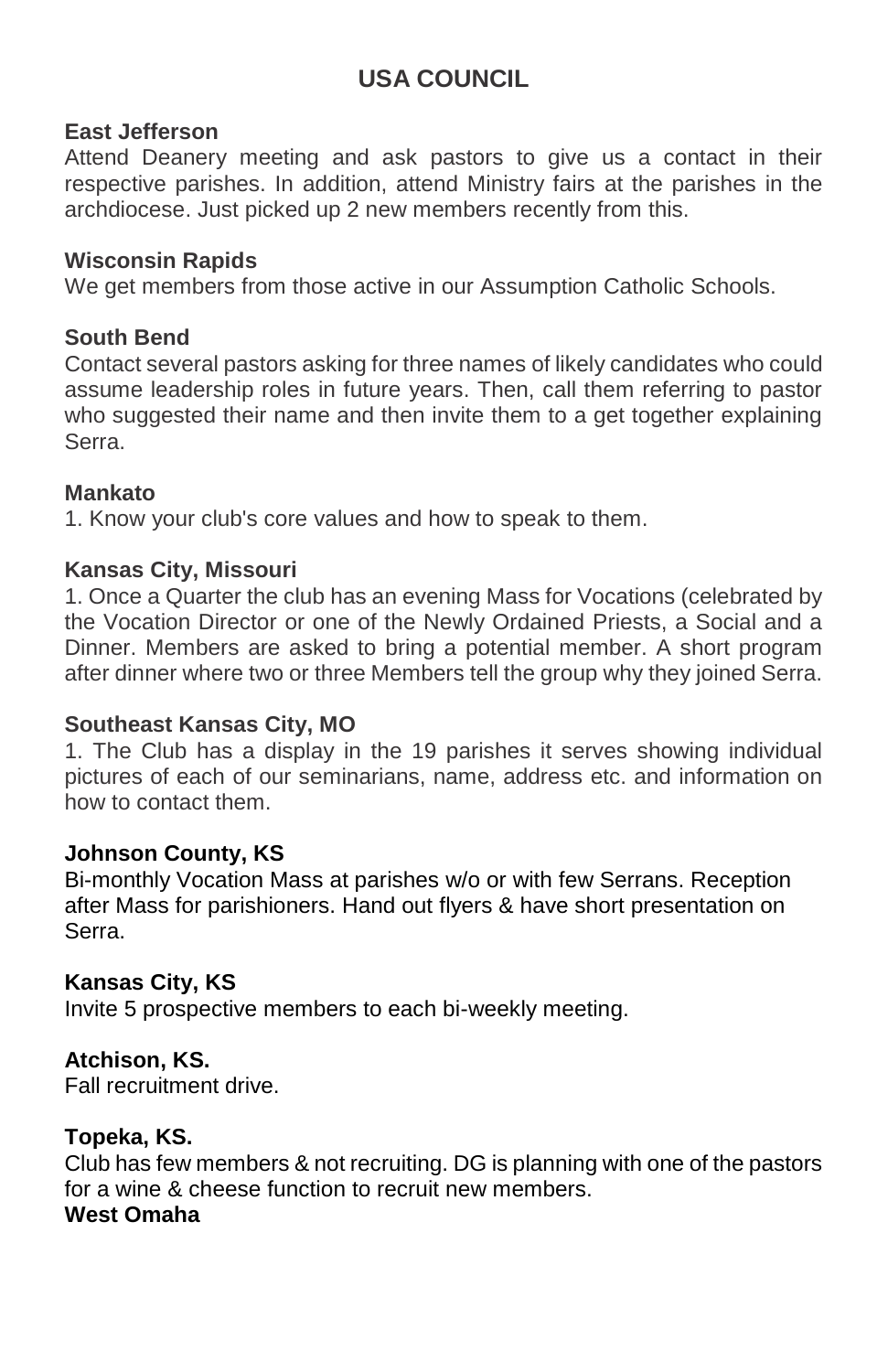1) West Omaha - we run an on-going recruitment process. Serrans are encouraged to continually invite guests to meetings. The core of this is

a) continued improvement in the quality of meetings and speakers which has resulted in an increasing member attendance and related invitations toward guests and

b) one of you past presidents sends a monthly reminder to 10 of our Serrans to consider potential new members and to invite them to a meeting.

This started roughly 4 years ago and has continued to benefit the club. Each member gets one reminder letter each year. Note - we also continue to make sure members are not forgotten and receive a call to return to our meetings, if they have not done so for a while.

#### **Omaha**

1) Omaha - Omaha Serra Club is participating in the USAC Membership drive that was presented last fall.

Serra Club of Norfolk

1) Norfolk - this is a rural area - the club continually looks for new member candidates - results low to moderate.

#### **Lincoln**

1) Lincoln - an established club that relies on continued member bringing prospects to meetings. This club benefits from a very strong FOCUS and Newman Center on the UNL campus.

#### **Grand Island**

1) Grand Island - this is a rural area - they continually look to invite prospects - results low to moderate

#### **North Platte**

1) North Platte - this is a rural area - they rely on current member invitations but just this week held an invitation night. Four candidates attended along with 2 more who have been attending a few meetings. The club needs to learn to close the deal with these candidates. I intend to work that with them within the next 30-60 days. This club views dues as a major obstacle, which I also am working on.

#### **Spring-1960 Area**

1. Has been taking our membership Campaign to a single parish each year the last couple of years.

We do a big promotional campaign in advance at that parish.

2. The Club goes to the potential members instead of asking them to Come to us. Everyone is always more relaxed learning and checking Things out on their home turf.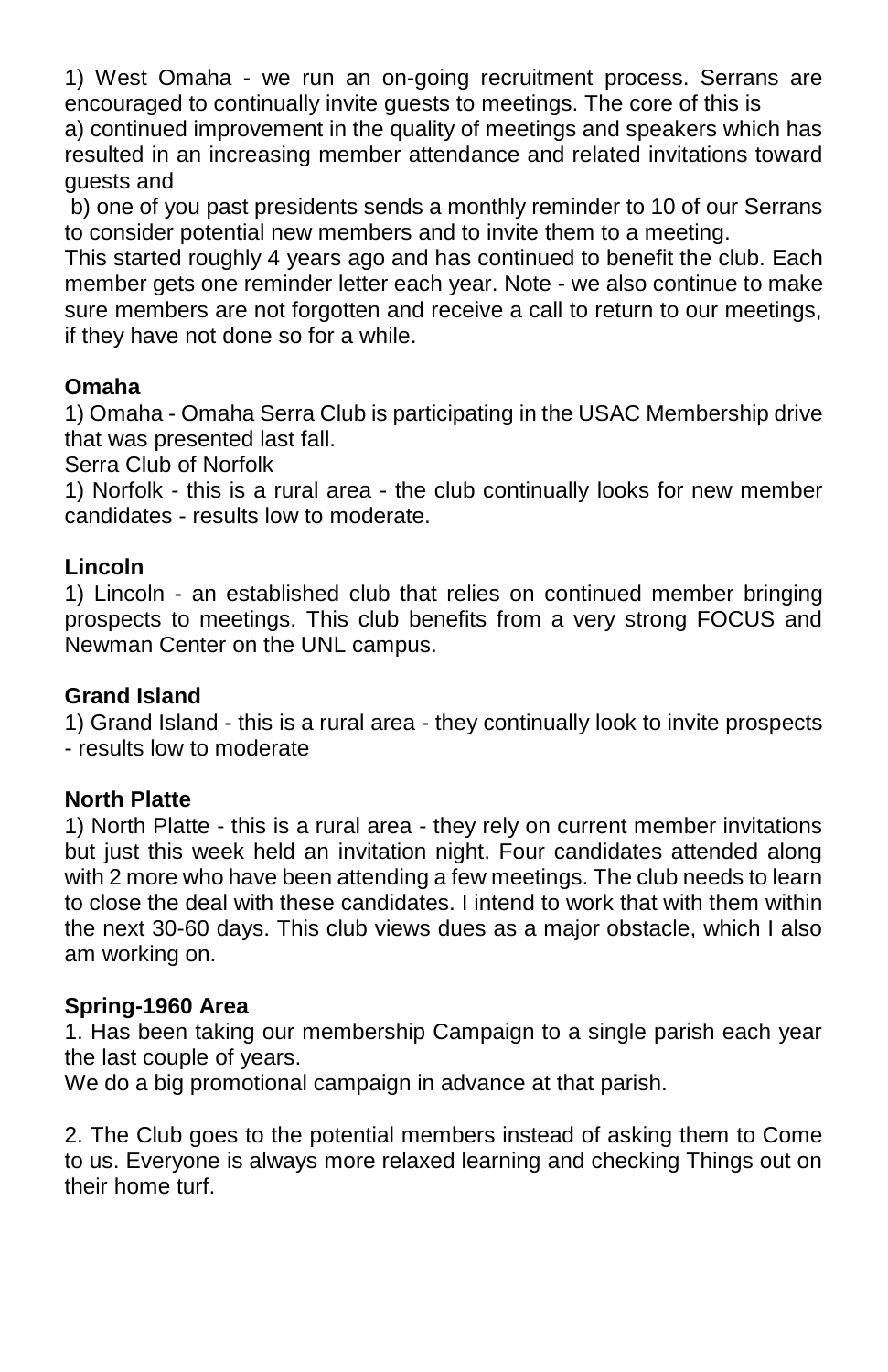3. We have an orientation about Serra for one meeting, then a regular Program meeting a couple of weeks later.

4. A Day of Reflection which is like a mini retreat for all Serrans and Potential Serrans. It's a good time for potential members to discern Membership and get to know the Serrans better …all on their turf.

5. A mass and reception with a new member induction following the Homily. This is usually at our home chapel with our own Chaplain. The friends and family of new members are invited. Although

We are targeting a particular parish for new members, this plan Does not prevent potential Serrans from other parishes from Joining in as well. It's been very successful when we have the Support of the pastor of the targeted parish.

6. The Club's Pastor sends a letter to his most active parishioners expressing the value of membership and his desire to have Serrans or more Serrans in the parish for our ministry. I always offer to Write the letter with those two key points and allow them to

Edit it if they like. Of course it is best if it can be in the form of an email which is less costly to send out than US mail…. prayer Is always mentioned as the most important component of the Membership campaign**.**

#### **East Harris County**

#### 1) CHURCH BULLETIN

A permanent bulletin if possible. A short sentence or two describing the Serra Club and a couple of phone numbers as points of contact.

2) FLYERS IN AND AROUND THE CHURCH Describe what the Serra Club is all about, what we do.

#### 3) A GUEST SPEAKER PROGRAM

Invite parishioners to Serra Club meetings for special speakers.

#### 4) OTHER CLUBS/ ORGANIZATIONS

Ask other clubs if a Serra Officer could speak at one of their functions to talk about The Serra Club. Invite them to a Serra Club meeting. Get involved with the Knights of Columbus, Alter Society, ACTS community, etc.

#### 5) PASTORS INVOLVEMENT

Get the local pastors involved. Reach out to outlying churches and establish a point of contact at each Church to share information regarding Serra functions, meetings, Fund raisers, Christmas party, etc.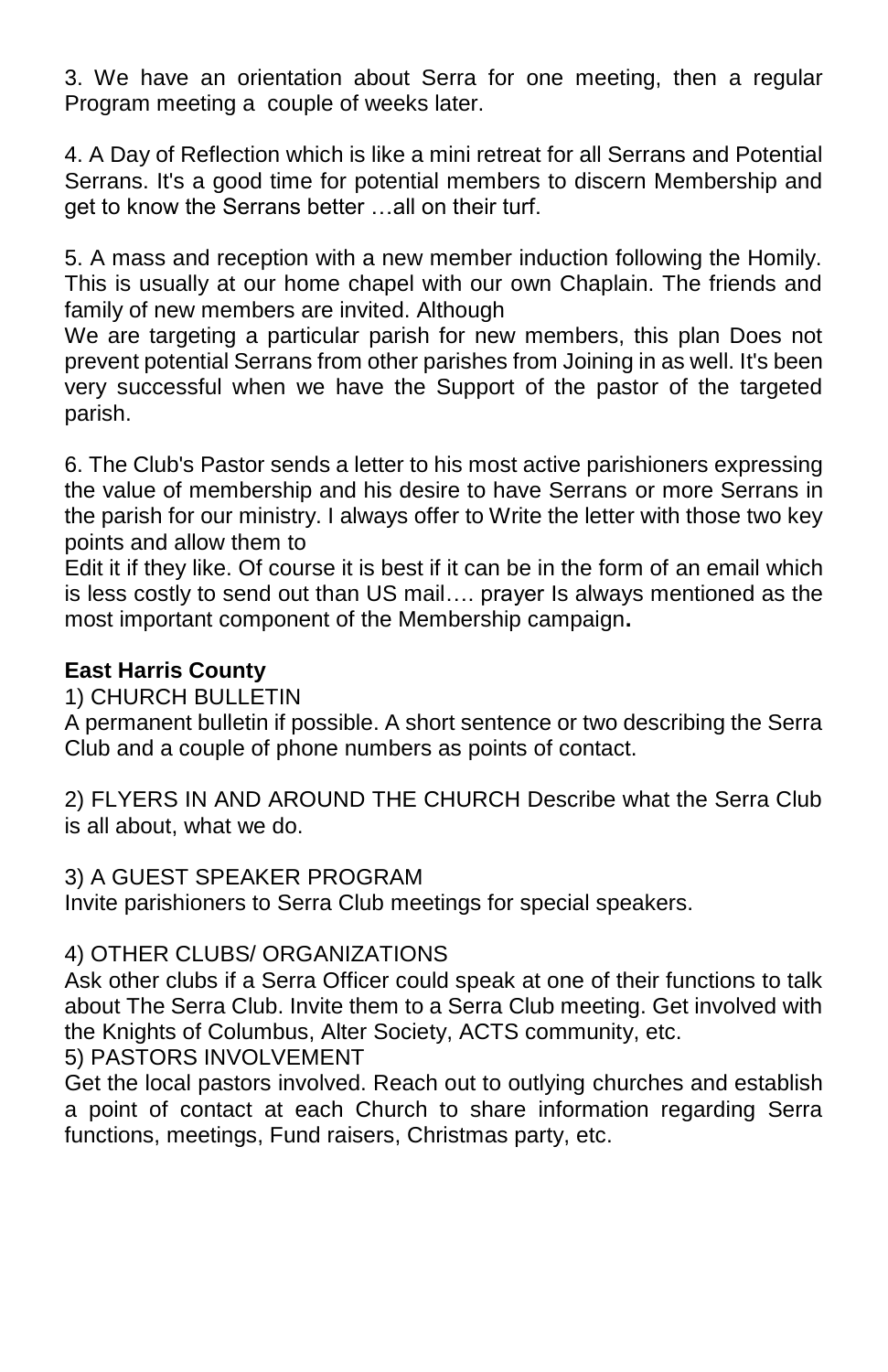#### **Galveston, Texas**

The Membership Committee needs the recommending, or 'sponsor' Serran to be the Salesperson, selling the Serran's friend/acquaintance on the values of being a Serran.

Become familiar with the Club by law; Article III, Subsection 3: which sets out the orderly process and sequence of steps to attain membership in the Serra Club of Galveston.

A promotional luncheon program is usually scheduled for prospective members on a date announced in advance. The sponsor should personally invite, and if possible, personally escort the prospect to this meeting. At this meeting, Serra's history, club activities, programs, topics of interest to Serrans will be discussed to familiarize prospect(s) with the club.

January 1, 2014 Serra Club of Galveston started a 3 year 'Campaign' to add 30 new members. All active members of the club are participating members of this 'Campaign Committee'.

Sponsors are the 'point of sale', key persons to identify prospects and enthusiastically communicate the principal purposes of the club which are;

- To encourage and support vocations to the priesthood and religious life
- To support the spiritual growth of our members.

#### **Harlingen, Texas**

At every Harlingen club meeting a clipboard will be passed around and the prospective names will be written. The club will have a fall membership recruitment night meeting and a spring recruitment night meeting and will invite prospective person submitted by members.

#### **Corpus Christi, Texas**

(1) Our strategies have been to have all existing members bring in one new member this year. If we do that we will have a 100% increase in membership. (2) Members need to bring in more Youth to prevent Club Members aged out of activity.

#### **Brownsville, Texas**

VP for Membership should lead club in setting goals to increase members Make list of prospective members.

#### **McAllen, Texas**

1. Corporate communions with local priest talking about Serra Club

2. Our annual raffle includes a letter which informs the public about Serra Club and our Monthly Meetings.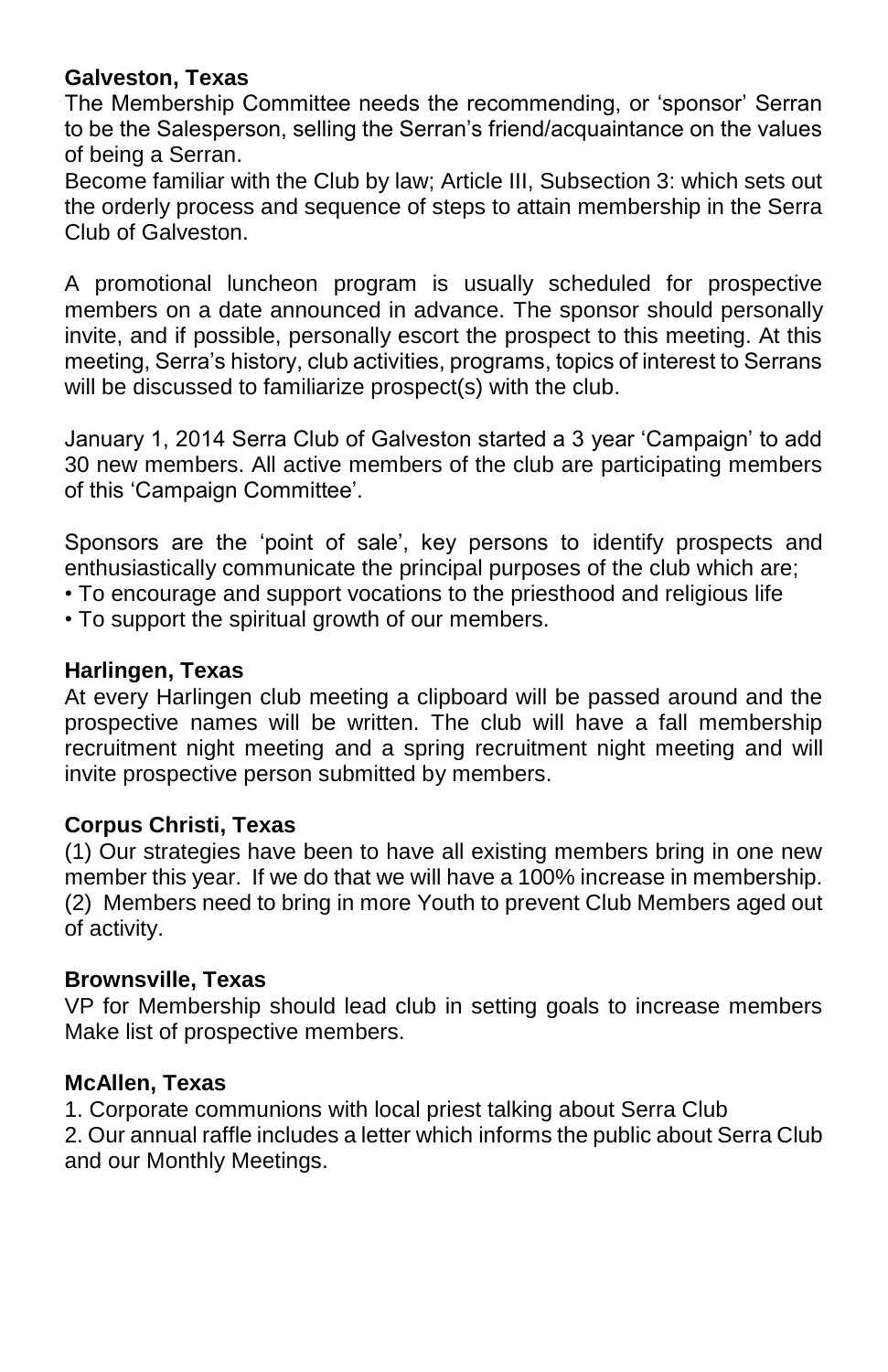#### **Rio Grande City, Texas**

1) Discuss the purpose of Serra Club with community members.

2) Recently placed a Display facing Business 83 and Walmart, and showing Serra Logo and Mission for Vocations with Phone Number for more information.

#### **Dallas, Texas**

1) Invite prospective members to all events within the Club- 1st Friday Mass & Breakfast, 3rd Friday Luncheon (and Speaker with a Catholic topic).

2) Once every 3 months, hold a "happy hour" for the members, invited guests and prospective members.

3) Personal invite to join the Club-it's a "one to one" ask.

#### **North Central Dallas, Texas**

•Kathi is a Real Estate agent who works exclusively with Catholic families. •Kathi has volunteered to be our Director of Membership again for the 2015- 2016 year, "her job is not done".

#### **San Buenaventura California**

CLUB acting on new members through networking.

CLUB focus on current membership by keeping them active so those numbers don't diminish.

CLUB is currently working on a District Biannual Conference as well as a Luncheon to honor new priests for their Arch Diocese.

#### **Santa Clara, CA**

We are always asking each member to bring someone new to the meeting. More importantly we focus on our current membership by keeping them active so those numbers don't diminish.

#### **Cascade, WA**

Much like the theme of the New Evangelism, the goal is to "meet people where they are" first, build relationships and community, then ask them to a dinner meeting and hopefully to become members. Some of our longer standing clubs who have established communities have been successful in recruiting new members by first welcoming them to the parish, sharing coffee after Mass and building a relationship. After a while, an invitation to a dinner meeting is usually successful.

Inviting neighboring parishes and their Pastors to a club meeting is also something that we have done throughout our diocese. The programs VP can ask the visiting Pastor to speak about his vocation, and to bring a table (6 to 8) of his parishioners with him as possible new members.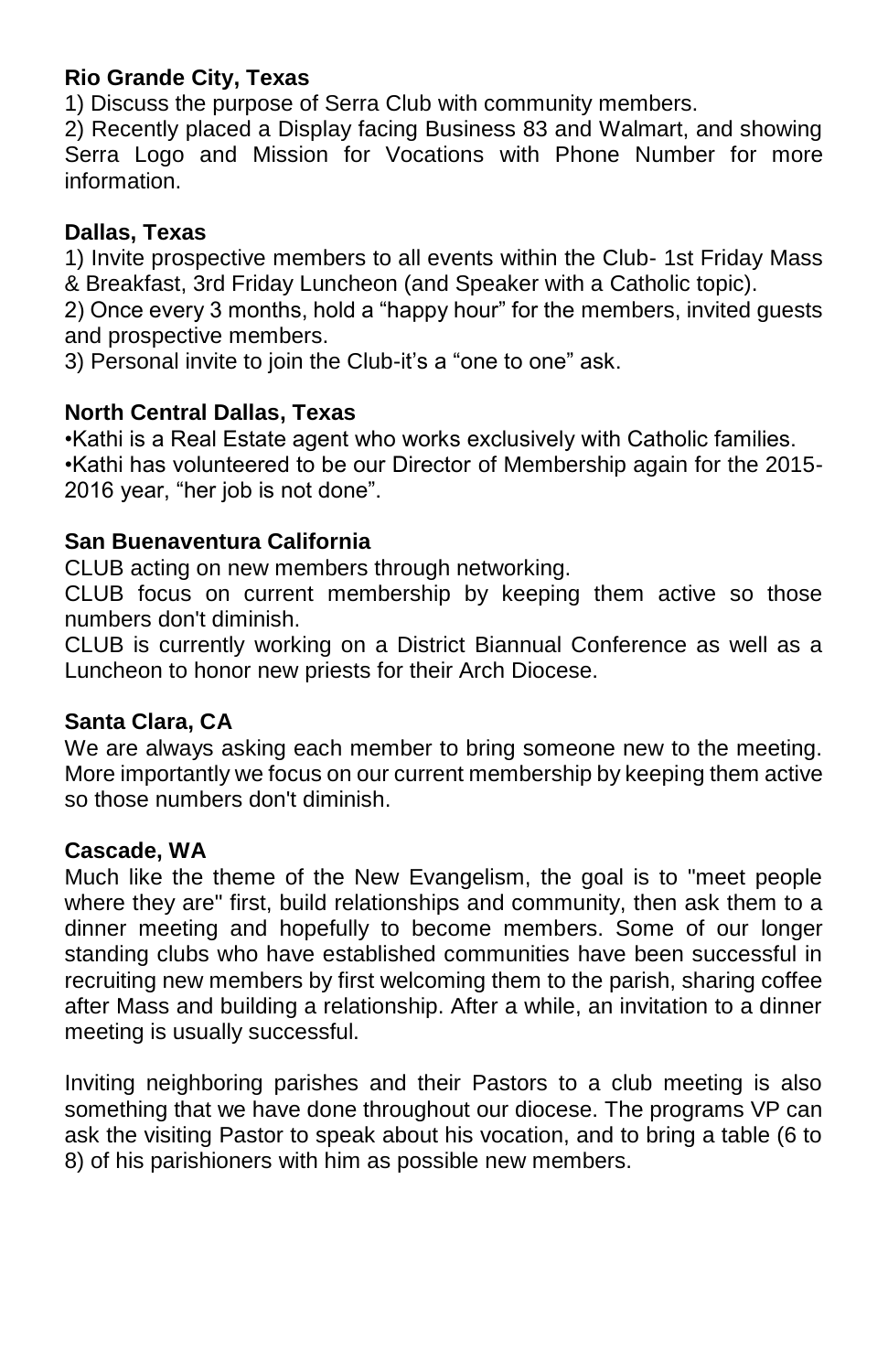We host a camp for boys 13-18 each summer called Quo Vadis Days and usually have about 140 kids attend. We then follow up with the boys in each parish and invite them back to give a short talk about their camp experience. We invite the parents as well and follow up with them for membership opportunities,

Take advantage of the year of consecrated life and the canonization of Junipero Serra this year by hosting special events and inviting all parishioners in your community.

#### **Southeast Denver, CO**

1. Contact a parish in the target area for the Serra Club /ask for the names of active members of the parish (lectors, Eucharistic ministers, ushers, adoration chapel goers,

finance committee members, parish council members), write to those active Catholics inviting them to your meeting, include a return-postcard (yes I'll make that meeting/ I'll make a subsequent meeting/ no I can't make any meetings). Call them to remind them of the meeting, host a special meeting at the same time you meet, do a 5-minute presentation on each area you cover (vocations/ affirmation/ programs/ membership/ communicationsnewsletter/ chaplain), pass out membership applications, get them to sign up that day.

#### **West Valley**

1) Inviting to lunch, a free lunch or two is hard to turn down. Serra Club of East Valley Membership Strategy

#### **East Valley**

1) Selling tickets to the public for the Clergy appreciation evening. That has been a helpful fund raiser but also after hearing how The Jubilarian has been honored by fellow priests, the joy and Energy makes an easy ask for new members.

2) Invite a Pastor to write a letter to 10 Vocation minded parishioners asking them to join our work that is the golden way that East Valley has grown.

#### **Phoenix**

1) Phx club have gotten go get em membership chairs and they are asking many to join for lunch. Phx club added 9 new members this past year and is on track for another 10 in the new year.

2) Holy hour or rosary, where local parishioners are asked to join the SERRA club in praying for vocation. This moves locations and has been effective when the pastor or Associate pastor has given us some Air time within the parish.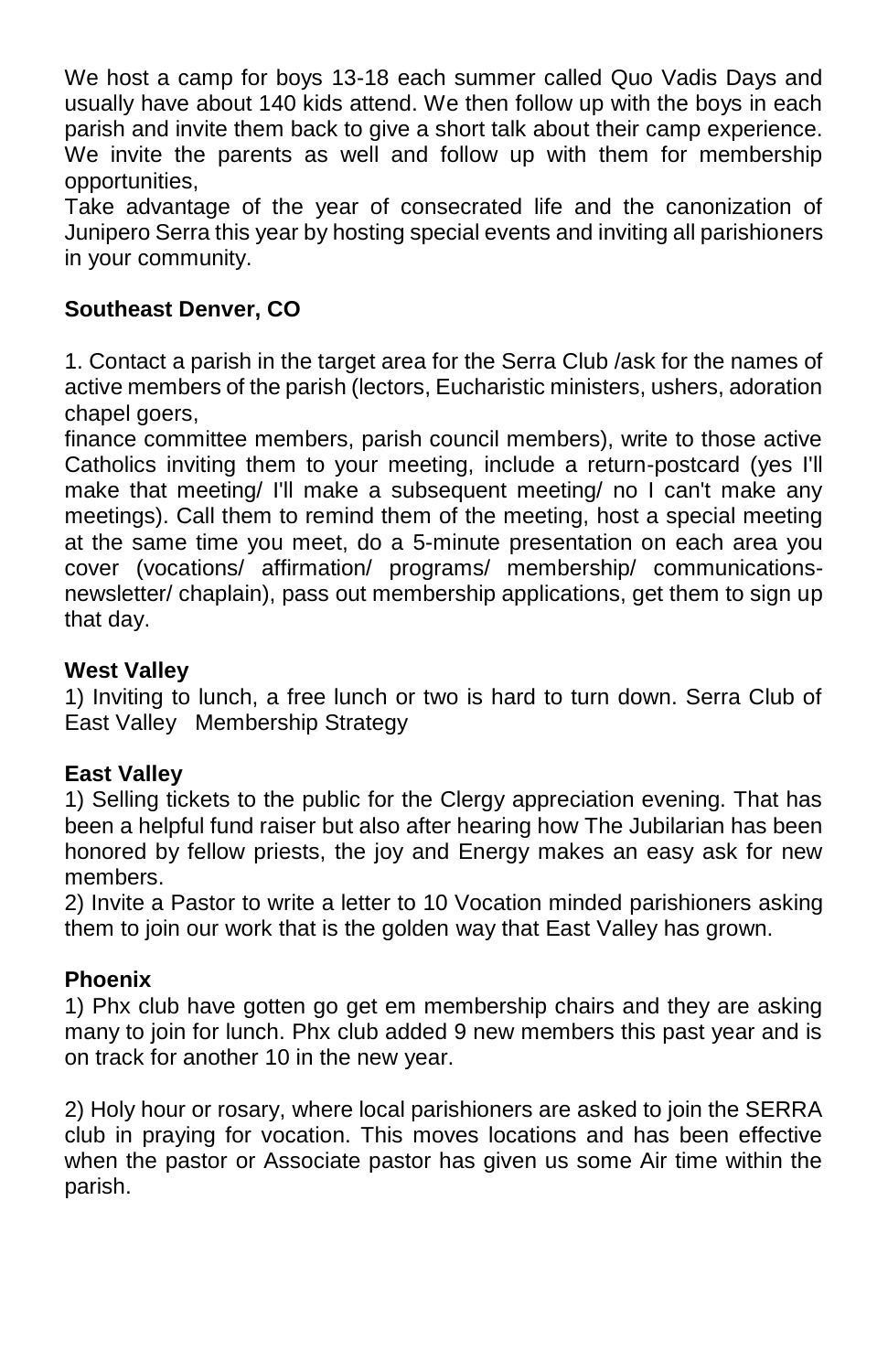### **COUNCIL OF SOUTH AMERICA**

Con respecto a tu pregunta, estrategias son las formas, maneras, o sea la metodología de formación que utilizan los miembros del Serra Asuncion, cuando va incorporar nuevos socios o en las plenarias para desarrollar temas centrales que sugieren: el Papa o los obispos del Paraguay. A veces utilizamos medio audio visual, otras, preguntas y respuestas, tarjetas, laminas etc o sea que estrategias son los recursos que usamos para motivar y facilitar aprendizajes en un clima ameno, alegre, participativo sin descuidar la oración y la amistad, pilares importantes del movimiento.

Translation: *Regarding your question, strategies are the ways, ways, or methodology of training members of the Serra assumption, used when he goes to incorporate new partners or plenary sessions to develop central themes that suggest: The Pope or the Bishops of the Paraguay. Sometimes we use average audio/visual, others, questions and answers, cards, prints etc is that strategies are the resources that we use to motivate and facilitate learning in a mild climate, cheerful, participatory without neglecting prayer and friendship, important pillars of the movement.*

#### *Paraguay Serra Club Members from Asuncion, Villarrica, San Lorenzo, Castrense, and Ypacarai with Dr. Ruben Gallegos, USA, and Affonso Iannone, Brazil.*

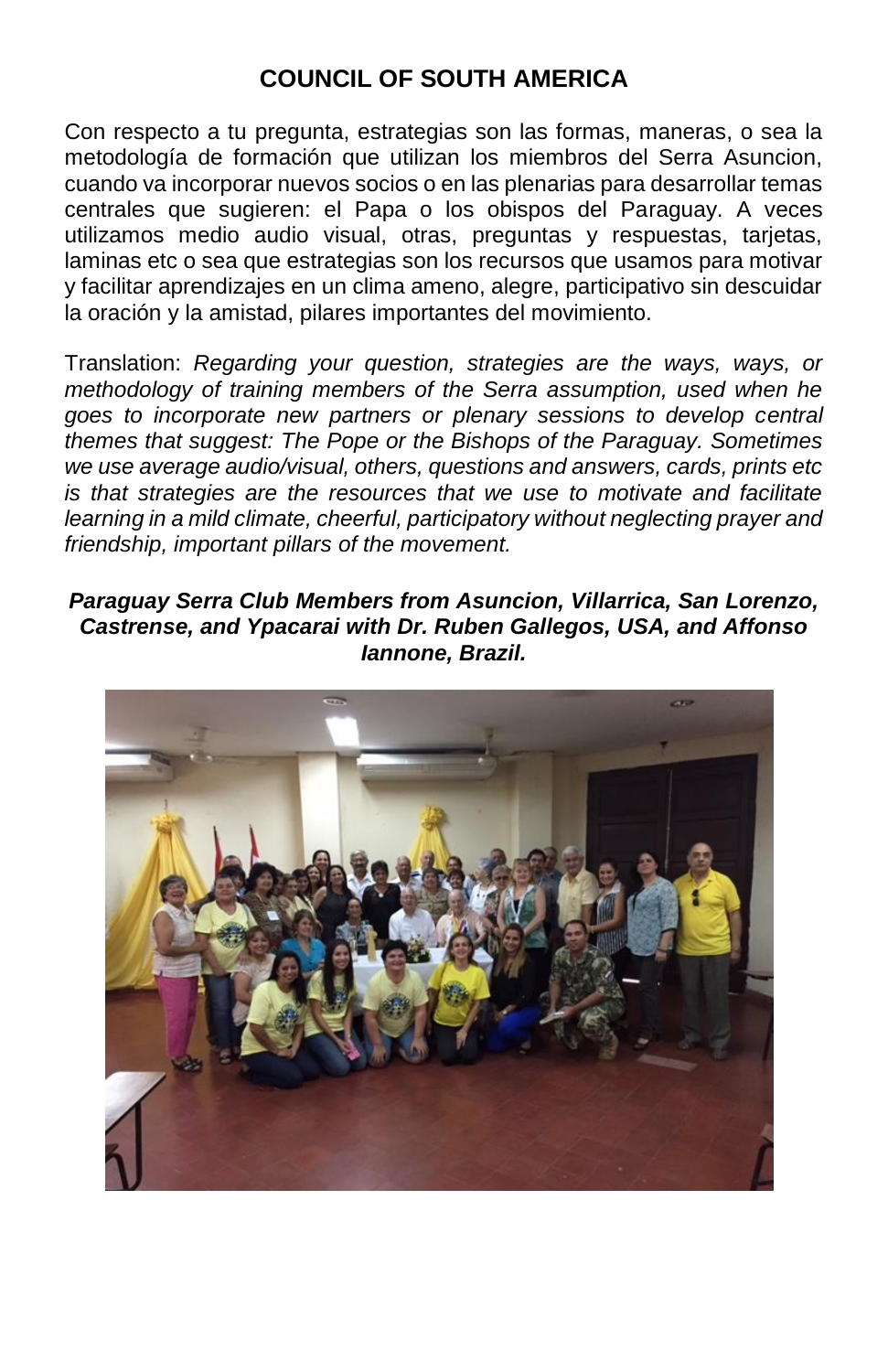### **Serra Prayer for Vocations**

O God, Who wills not the death of a sinner, but rather that he be converted and live, grant we beseech You through the intercession of the Blessed Mary, ever Virgin, Saint Joseph, her spouse, Saint Junipero Serra, and all the saints, an increase of laborers for your Church, fellow laborers with Christ to spend and consume themselves for souls, through the same Jesus Christ, Your Son, Who lives and reigns with You, in the unity of the Holy Spirit, God forever and ever. Amen.

### **Serra Prayer for the Perseverance of Vocations**

O God, You have constituted Your only-begotten Son supreme and eternal Priest for the glory of Your majesty and the salvation of mankind: grant that those whom He has chosen ministers and dispensers of his mysteries may be found faithful in fulfilling the ministry they have received.

### **A Prayer for Vocations**

Lord Jesus, as You once called the first disciples to make them fishers of men, let your sweet invitation continue to resound: Come, follow Me! Give young men and women the grace of responding quickly to Your voice. Support our bishops, priests, and consecrated people in their apostolic labor. Grant perseverance to our seminarians and to all those who are carrying out the ideal of a life totally consecrated to Your service. Mary, Mother of the Church, the model of every vocation, help us to say "Yes" to the Lord Who calls us to cooperate in the divine plan of salvation. Amen. —John Paul II

### **Praying for Vocations**

Lord, I pray that You bless us with more priests, sisters, nuns and religious. I pray for all the Catholics around the world so that they may celebrate mass in a church filled with the Holy Spirit and your love and with a priest to perform the Blessed Eucharist. Lord, I pray that you touch the souls of those that seek your guidance and your calling for a religious life. I pray this in Your name, Jesus Christ. Amen. – Serra Club of Harlingen

> **Mary, Mother of Vocations, Pray for Us! St. Juniper Serra, Pray for Us!**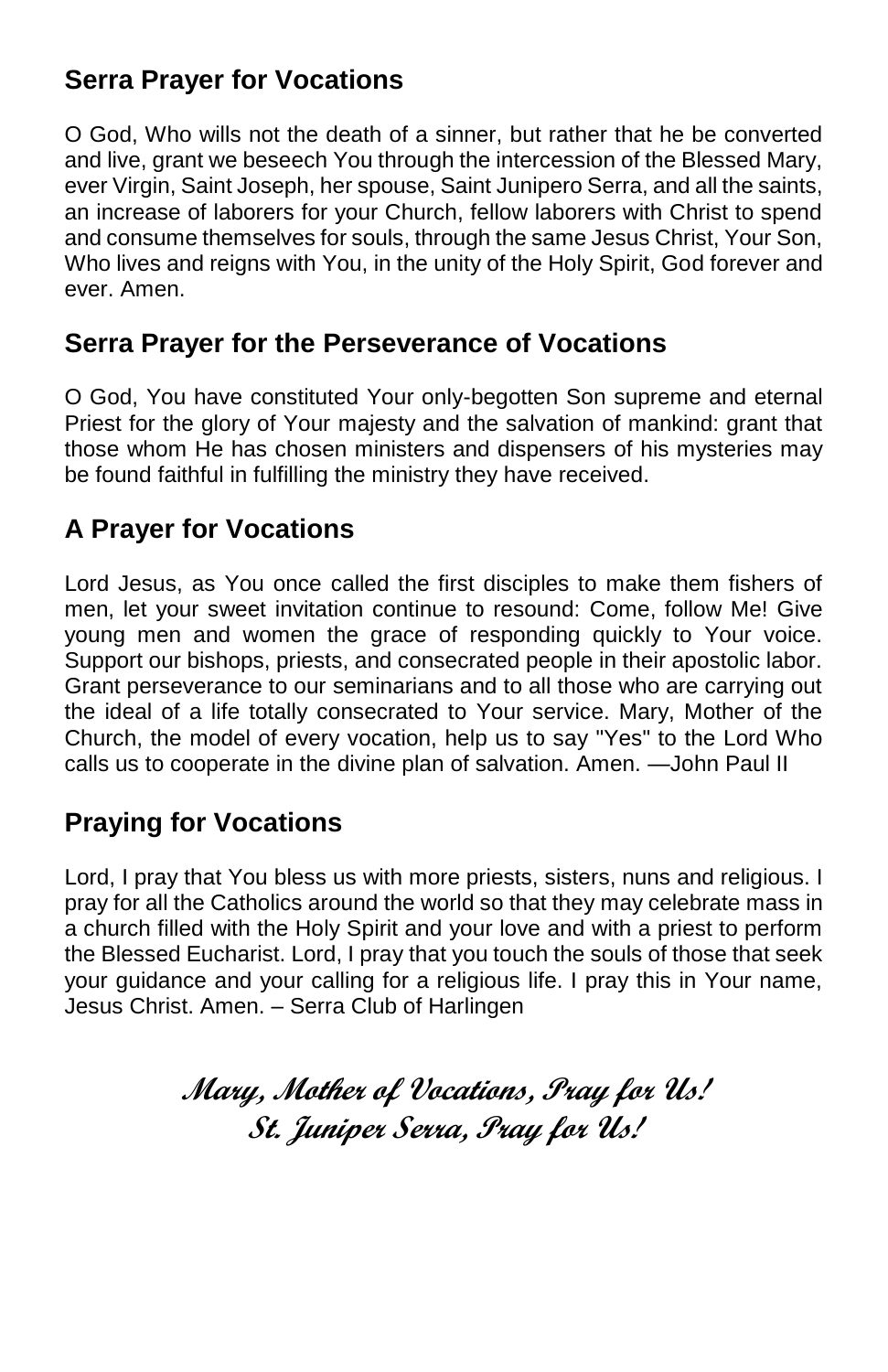### **United States of America Council Board 2017**

President – Greg Schwietz (Omaha, NE) Past President – John Osterhart (Grand Rapids, MI) President Elect – Judith Cozzens (St. Paul, MN) VP Communications – Nancy Gibson (Johnson County, KS) VP Membership – Allen P. Eckert (Northwest Denver, CO) VP Programs – Richard Arians (Mankato, MN) VP Vocations – Col. (ret) John Halloran, Jr. (Lake Charles, LA) Secretary – Mark Bonkiewicz (Omaha, NE) Treasurer – Ramon Vales (South Bend, IN)

### **Serra International Board 2017**

President – Dante Vannini (Siena, Italy) Past President – Timothy O'Neill (Omaha, NE, USA) President Elect – Daniel Jones (Portland, OR, USA) VP Communications – Kurt Metyko (Houston, TX, USA) VP Membership – Ruben Gallegos (Harlingen, TX, USA) VP Programs – Roberto Sobral (Rio de Janiero, Brazil) VP Vocations – Bertha Acuna Hallatt (Cuernavaca Morelos, Mexico) Secretary – Michael Bragg (Toledo, OH, USA) Treasurer – Mario Biscardi (Toronto, Canada)